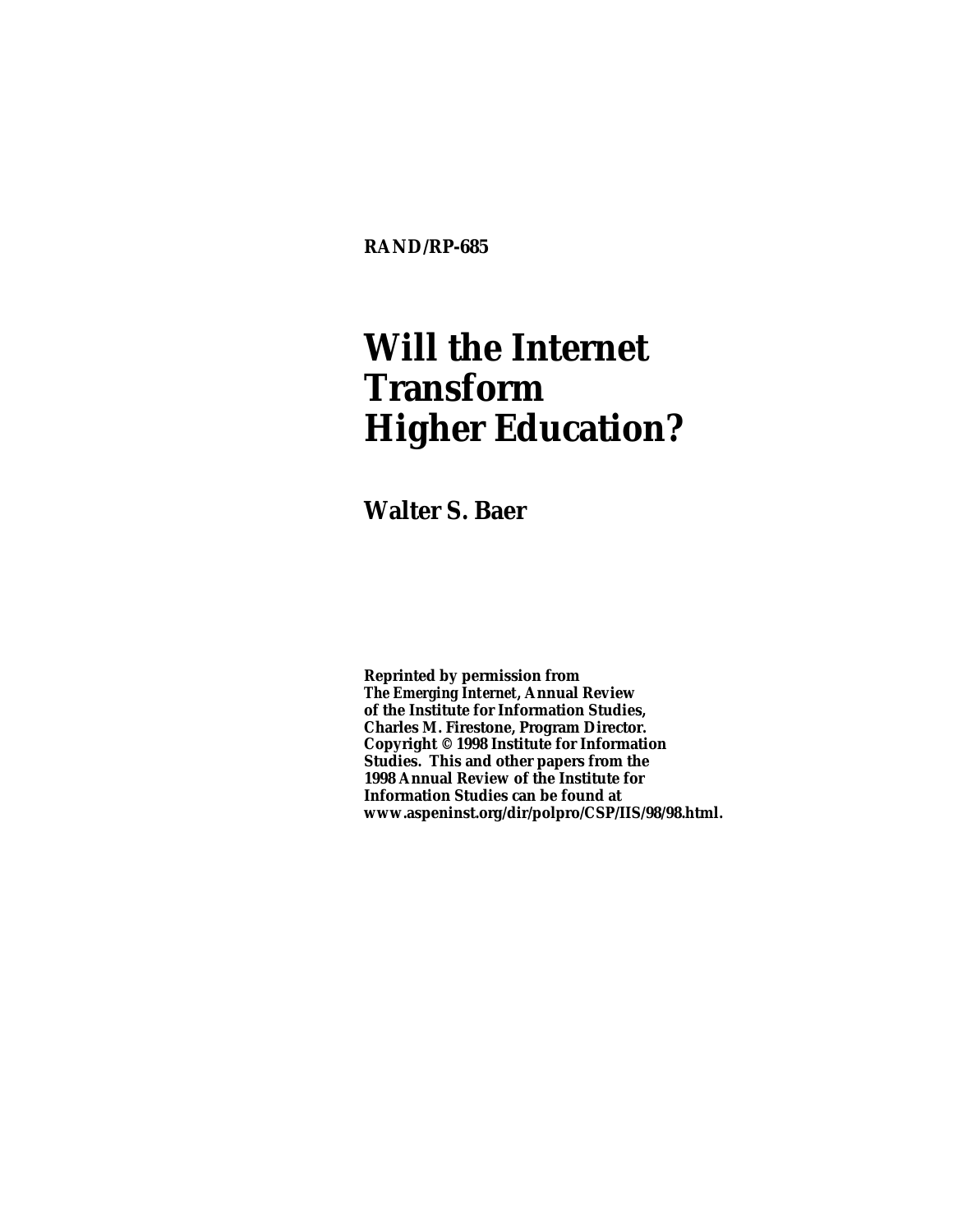Will The Internet Transform Higher Education?

Walter S. Baer Senior Policy Analyst RAND Corporation

American higher education faces formidable challenges caused by changing student demographics, severe financial constraints, and lingering institutional rigidities.<sup>1</sup> At the same time, increased demands are being placed on higher education to provide greater student access to education, better undergraduate programs, and increased productivity. To address both sets of issues, institutions of higher education are turning to new communications and information technologies that promise to increase access, improve the quality of instruction, and (perhaps) control costs.

The use of older technologies for distance learning in post-secondary education<sup>2</sup> has already been shown to be cost-effective in such diverse settings as the Open University in the United Kingdom, four-year and community colleges in the United States, satellite-delivered video courses for engineers and other professionals, and corporate and military training. Now the Internet is being proposed as the preferred technology to improve instruction, increase access, and raise productivity in higher education.<sup>3</sup> College and university instructors now routinely post their syllabi and course readings to the World Wide Web. A few use lectures and other instructional materials available on the Web in their own courses. A growing number of schools offer at least some extension or degreecredit courses over the Internet. And more ambitious plans are in various stages of preparation or early implementation—plans for entire *virtual universities* that use the Internet to reach geographically dispersed students.

Two distinct models guide current efforts to make use of the Internet in higher education. The first approach seeks to improve existing forms and structures of post-secondary instruction—to create "better, faster, cheaper" versions of today's courses and curricula by means of the Internet. This model emphasizes building an on-campus information infrastructure that provides (or will provide) high-speed Internet connectivity to all students, faculty, administrators, and staff. Faculty then can use this infrastructure to improve and supplement traditional courses and degree programs. Library holdings can be digitized and made available both on-and off-campus.<sup>4</sup> Administrative processes can be speeded up and simplified. And although the focus remains on on-campus instruction, this new information infrastructure can facilitate distance learning for many categories of nontraditional, off-campus students. While this model of Internet use in higher education requires many changes among faculty, student, and administrative roles and functions, it keeps most existing institutional structures and faculty roles intact.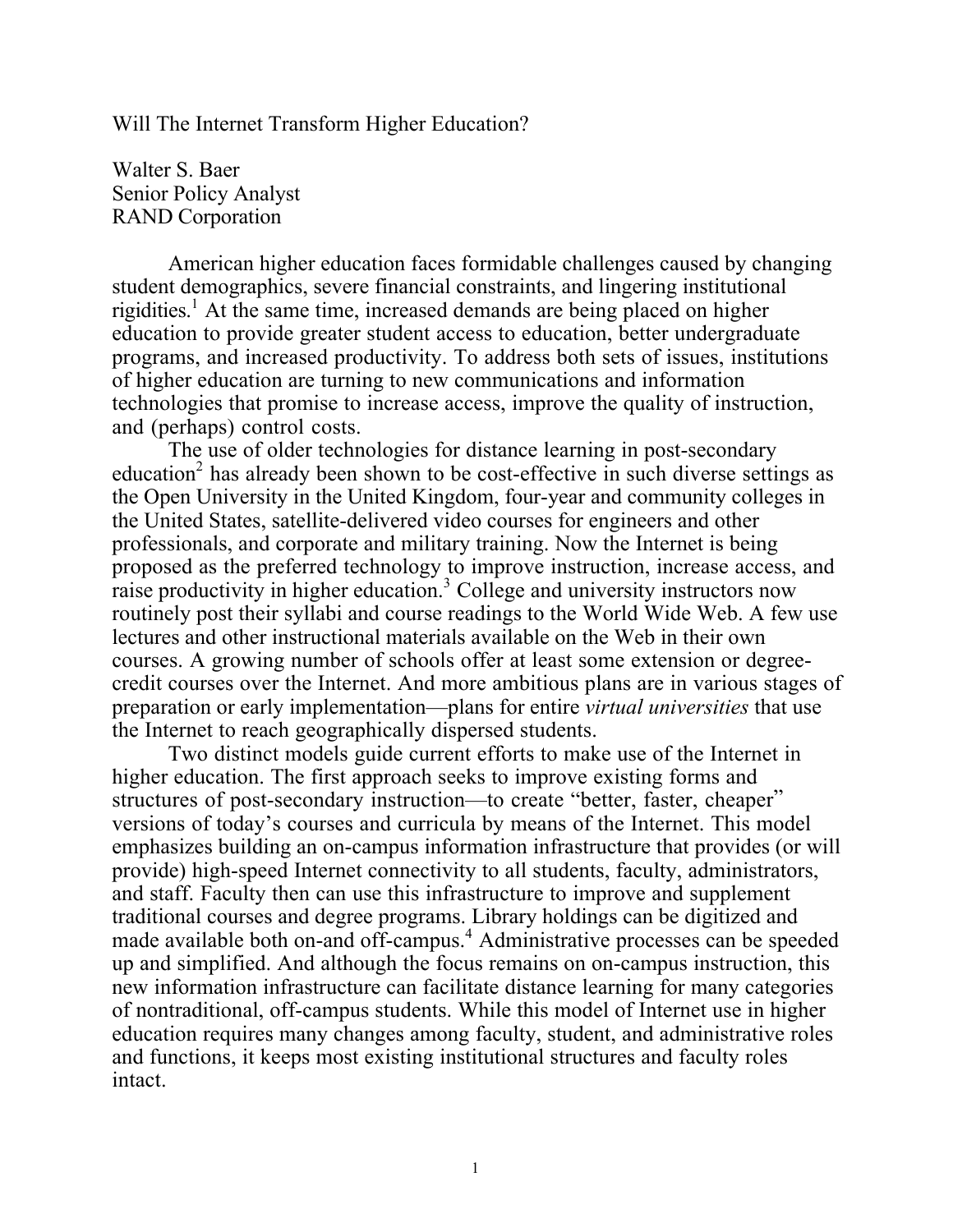A different, more radical, model envisions the Internet as instrumental to a fundamental change in the processes and organizational structure of postsecondary teaching and learning. According to this view, the Internet can transform higher education into student-centered learning rather than institutionand faculty-centered instruction. It can allow agile institutions—old and new—to leapfrog existing academic structures and establish direct links to post-secondary students. It can encourage new collaborative arrangements between academic institutions and for-profit entrepreneurs and permit these partnerships to extend their reach nationally and internationally. It can accommodate student demand for post-secondary education in new ways that are basically campus-independent. If the markets for post-secondary education evolve in this manner, the Internet may well threaten existing institutions of higher education much more than it will support them. Taking this view, celebrated management consultant and social commentator Peter Drucker recently remarked: "Thirty years from now the big university campuses will be relics. . . . The college won't survive as a residential institution."<sup>5</sup>

This chapter explores these two conflicting views of the Internet's evolving role in higher education. The discussion begins with an introduction to a number of academic projects that use the Internet for both on-campus instruction and distance learning.<sup>6</sup> The chapter then examines the ways in which private-sector firms are using the Internet for training and education, giving special attention to the firms' plans to cooperate or compete with academic institutions. The chapter concludes with a discussion of important issues raised by the Internet's expansion into higher education and the implications of this expansion for students, faculty, and academic institutions.

#### **THE INTERNET ON CAMPUS**

Although U.S. universities pioneered the development of the Internet and employed it for scholarly research in the 1970s and 1980s, its application to undergraduate and graduate instruction has occurred mainly in this decade. This extension of the Internet's educational function has brought about both a rapid expansion of the campus information infrastructure and an ongoing struggle with the financial and other difficulties inherent in the adoption of new technologies.

## *Expanding the Campus Information Infrastructure*

American colleges and universities are investing heavily today to upgrade their computer systems, local area networks, and Internet links. More than fifty schools—ranging from community colleges to large research universities—have joined in the National Learning Infrastructure Initiative, a consortium created "to facilitate technology-mediated learning" on the nation's campuses.<sup>7</sup>

On American campuses, the Internet is now used primarily to supplement face-to-face lectures and other classroom activities, and to make course materials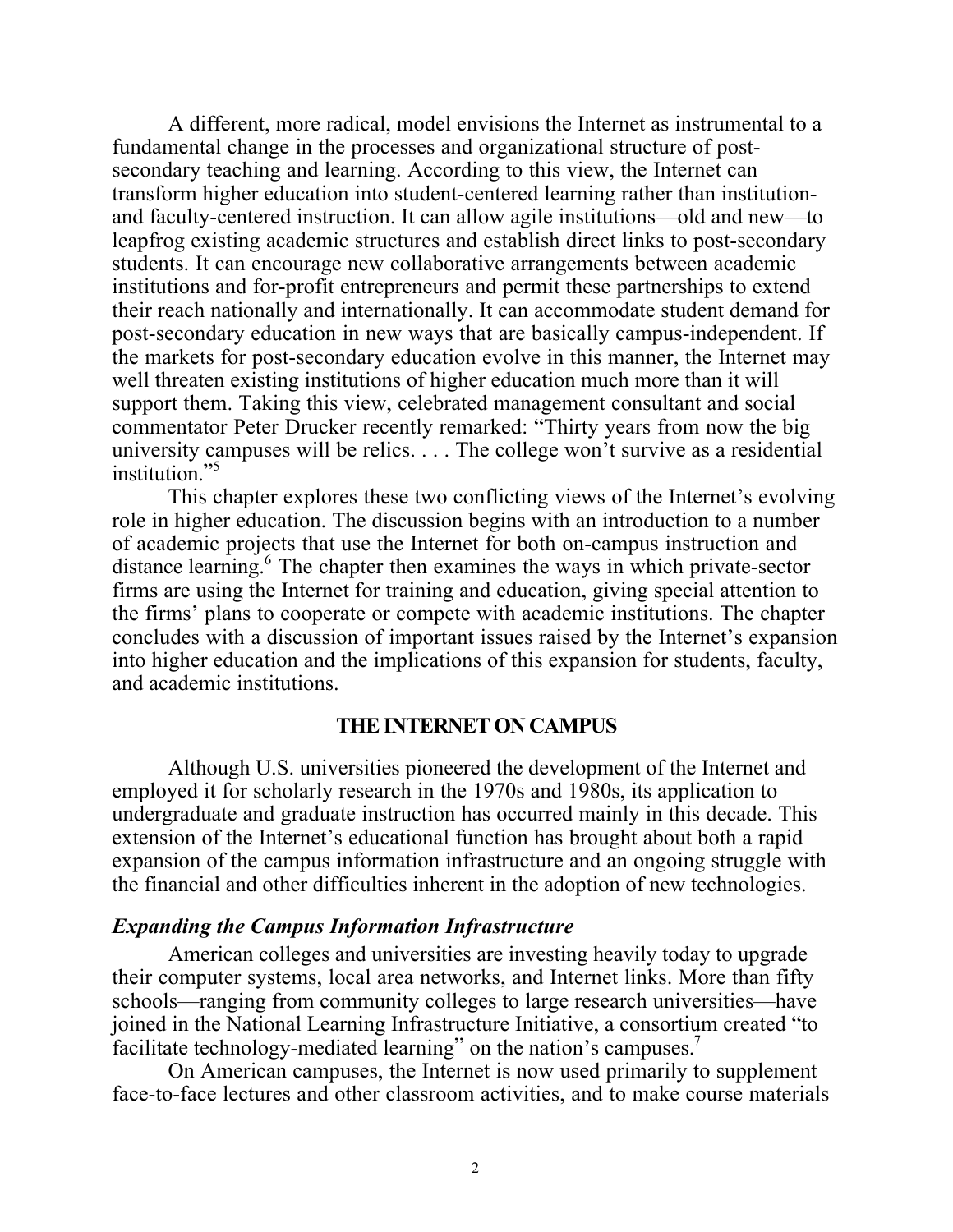available for students' use at times of their own choosing. Common applications include: placing course outlines, syllabi, readings, and assignments on the Web; encouraging students to gather course-related information from the Web and submit papers and other assignments by electronic mail; engaging in one-on-one, student-faculty discussions via e-mail (a practice sometimes known as *virtual office hours*); and holding larger class discussions via e-mail. These applications are becoming widespread on campuses; the University of Illinois at Urbana-Champaign's Web site alone lists nearly 250 "classes with Web resources."<sup>8</sup> The 1997 Campus Computing Survey reports that nearly one-third of college courses now use electronic mail, up from twenty percent in 1995.<sup>9</sup>

People who argue that the Internet should be used to make on-campus instruction more student-centered and inquiry-based offer visions that feature entire courses held on the Internet, complete with lectures and multimedia presentations available on-demand or *asynchronously*; student access to fully digital libraries and information sources; interactive simulations of complex phenomena and real-world situations; Internet-based videoconferences with the leading scholars in a given field; and collaborative projects among students and experts from around the world. Demonstrations of such concepts are under way at a large number of colleges and universities. $10$ 

# *Cost and Other Obstacles to On-Campus Internet Instruction*

But the Internet has not yet brought about major changes in on-campus instruction. It is still too new, too costly, and perhaps too threatening to existing academic structures and traditions.

High start-up costs for on-campus networks and Internet-based instruction certainly pose problems. Many schools have been caught relatively unprepared for the heavy Internet usage of students who now come to college experienced in using computers and the Internet at home, in secondary school, or in summer or part-time jobs.<sup>11</sup> These undergraduates have high expectations for improving their computer skills and applying those skills directly in their course work. Their usage demands have brought some campus computer networks to their knees and forced administrators to ration Internet availability.12 The provision of student access to computer networks, once considered a marginal add-on to the cost of research computing, now requires a large and growing budget of its own.

Developing new course materials for the Internet can also involve substantial initial costs, particularly of faculty time. While it is now relatively easy to put documents and other text on the Web, much of the Internet's power as a learning medium lies both in integrating relevant visual, aural, and textual materials and in providing access to these materials in nonlinear ways. Doing this well requires a good deal of instructor time, thought, and effort. In many cases it will also require support in the course-design phase from multimedia experts, support that few academic institutions today are able to provide.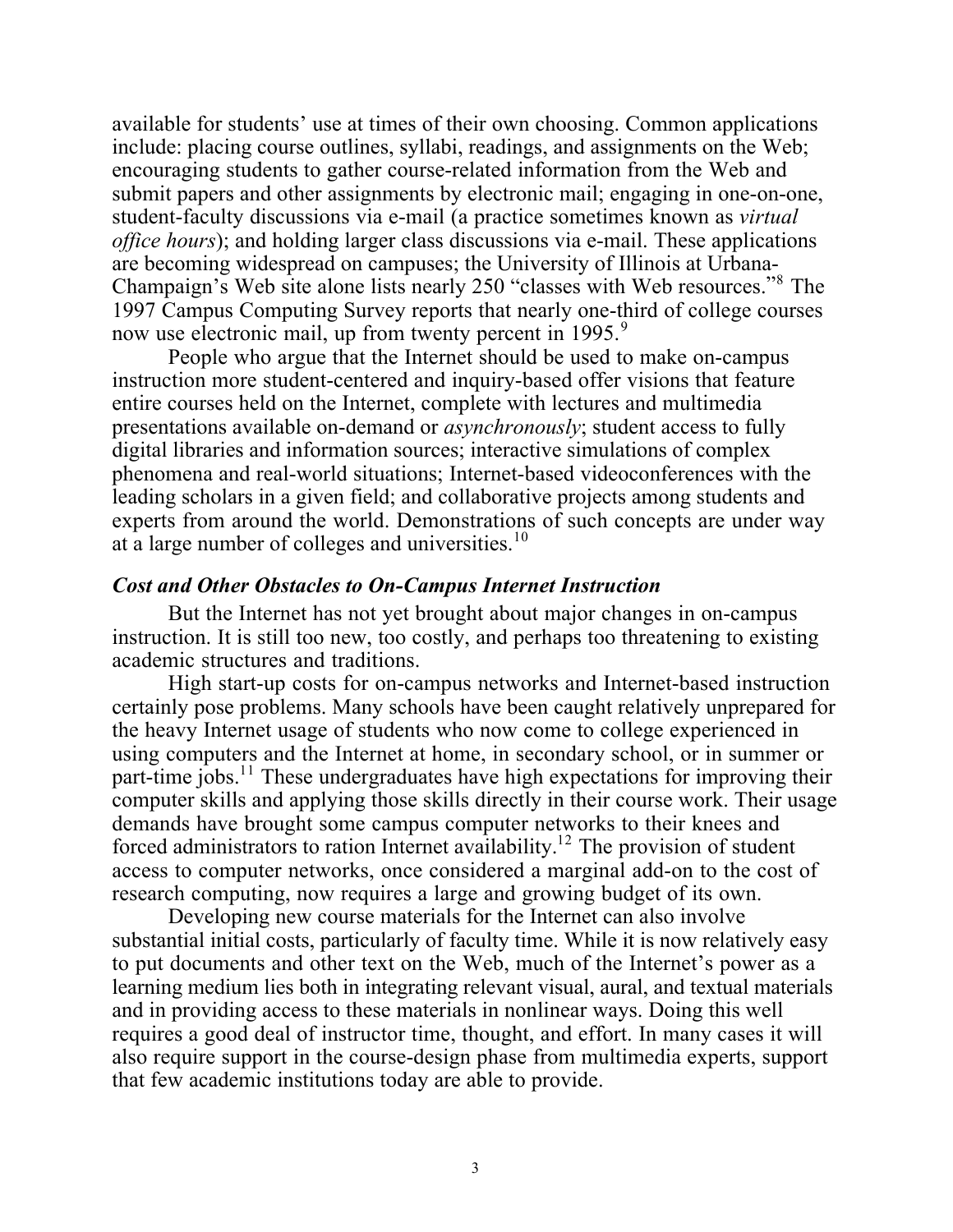One approach to dealing with the development-cost problem is to assemble courses using already-built instructional modules. The "World Lecture Hall" at the University of Texas and "Archive.edu" at the University of Houston, among other projects, are collecting and cataloging online courses and course modules and making them available free to other instructors.<sup>13</sup> As an illustration, the World Lecture Hall indexes and links to about fifty courses on economics, such as this course on Intermediate Microeconomics from the University of Delaware:

Multimedia Web site with over seventy Java applets. Integrated textbook, lecture series, graphical calculator, animated drawing program, spreadsheet, and econometrics package. Lecture notes.<sup>14</sup>

The availability of such materials for downloading at no cost can in principle reduce the costs of preparing and delivering Web-based courses. However, instructors must already be familiar with the Internet to make use of the materials, and even Net-savvy faculty must spend considerable time reviewing materials and deciding how to incorporate them into their own courses. There are as yet no peer-review mechanisms for evaluating Internet curricular materials. And although instructors commonly use textbooks written by others, most are not ready to substitute multimedia course modules prepared elsewhere for their own oncampus lectures.

The basic concept of making the best presentations by the world's leading authorities widely available over the Internet seems job-threatening to some academics who fear that administrators, trustees, and/or state legislators, in their zeal to reduce costs, will see the Internet as a substitute for live instruction. Not a complete substitute, of course—face-to-face contact between faculty and students is still the essence of high-quality on-campus instruction, and seems likely to remain so for the foreseeable future. But live lectures to hundreds of students in introductory courses could be especially vulnerable to replacement by Internet-based, multimedia presentations from Nobel-prize winners or charismatic lecturers. The argument that this could in fact free up faculty time for more effective interaction with students in smaller groups has not yet been very persuasive in changing traditional teaching patterns.

Such concerns about technology's impact on teaching are not confined to the Internet, of course; the same possibilities and problems were raised fifty years ago with instructional television, and more recently with personal computers and multimedia CD-ROMs. With a few exceptions such as the Rensselaer Polytechnic Institute "studio courses,"15 television and computers have had only marginal effects on instruction and have not led to improvements in productivity. Like these technologies, the Internet must overcome the innate conservatism of academia and a host of institutional obstacles if it is to become more than a supplementary, costadditive element of on-campus instruction.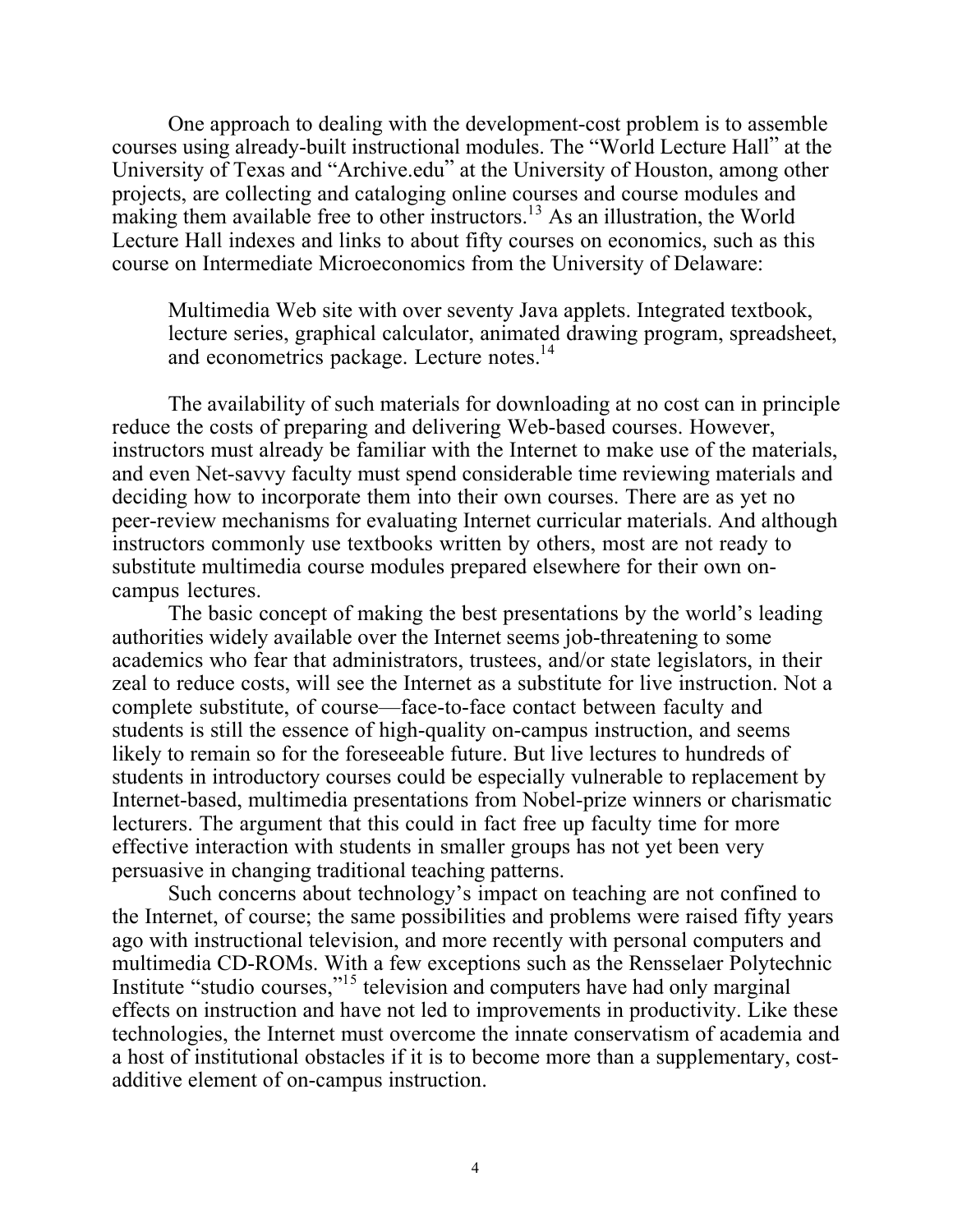## **THE INTERNET'S ROLE IN DISTANCE LEARNING**

Distance learning is an increasingly important focus for educational institutions, which are struggling with the concept, weighing its advantages and disadvantages, and planning and executing pilot projects to test its effectiveness.

## *What is Distance Learning?*

The concept of distance learning—that is, education and training offcampus or away from the source of instruction and information—goes back at least to the nineteenth century, when both academic and for-profit institutions began to offer correspondence courses by mail. Each technology for electronic delivery of information has subsequently been used for distance learning: the telephone; radio; broadcast, cable, and satellite television; audiotapes, videotapes, and videodisks; audio- and videoconferencing; timesharing on mainframe computers; PC software and CD-ROMs; and now the Internet.<sup>16</sup>

Distance learning is generally associated with part-time or "nontraditional" post-secondary students, particularly those who want to increase their job-related knowledge and skills. Some seek formal undergraduate or graduate degrees, while others enroll in classes leading to continuing education credits, certificates of completion or similar certification. Still others engage in distance learning for personal fulfillment rather than to obtain credits or credentials. Moreover, the potential market for distance learning includes such heterogeneous groups as:

- full-time students temporarily off-campus because of illness, work, or travel
- on-campus students who want to take classes from another institution
- people working full- or part-time
- military service personnel and their dependents
- parents at home with small children
- people living far away from educational centers
- prisoners
- retirees and others not actively working

In 1995, according to U.S. government and industry data, more than seventy-five million American adults, or about forty percent of all adults, participated in some part-time educational program. And part-time enrollment in higher education is growing more than three times faster than full-time enrollment.<sup>17</sup>

Most U.S. colleges and universities offer some distance-learning courses, usually through separate extension or continuing education divisions that employ part-time, nontenured instructors. Many community colleges, state colleges, and universities, and other schools that emphasize teaching have extensive distancelearning programs focused on part-time students who can receive course credits and earn degrees off-campus. But even elite research universities are competing more aggressively to offer continuing education classes to professionals, as they begin to recognize that distance learning offers a separate and growing revenue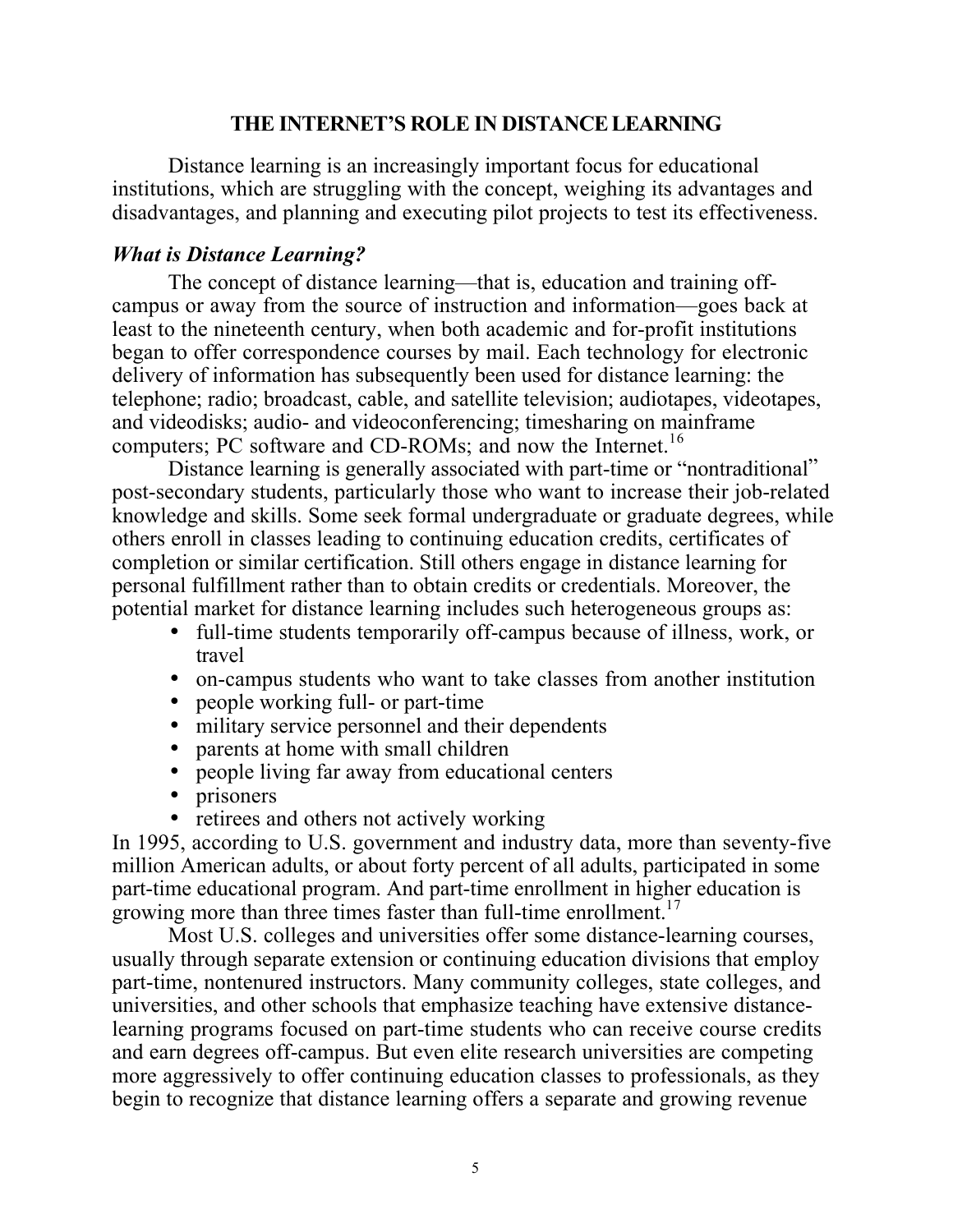stream to financially strapped institutions, and begin to take steps so as not to be left out. $18$ 

# *Is Distance Learning Effective?*

Numerous studies over the past several decades generally conclude that distance learning works and is cost-effective in imparting knowledge across a wide range of subjects to diverse categories of students.<sup>19</sup> Students who complete courses off-site typically learn as much and score as well on examinations as those who attend class in person. The costs for distance learning are nearly always lower, often by fifty percent or more, than those of on-campus classes. Moreover, in most cases the technology used to deliver distance learning does not appear to be particularly crucial to its success. Most studies find no significant differences in student learning for courses taught using different media technologies. $20$ 

However, it takes more motivation to pursue classes on one's own than in a group setting, and thus completion rates can be much lower for distance learning than for classroom courses. For this reason, institutions providing distance learning often build in faculty-student and group discussions via telephone, audioor videoconferencing, or (preferably) face-to-face meetings. The Open University in the United Kingdom, a world leader in distance learning for more than twentyfive years, finds such interactions essential to student success and schedules faceto-face tutorials as an integral part of each distance-learning course.

Still, distance learning is clearly less effective than time spent on-campus in helping students form academic relationships, business networks, and friendships. These benefits are less readily measurable than test results but very important to career and personal success. As John Seely Brown and Paul Duguid point out in a recent article, "People leave college knowing not just things, but knowing people, and knowing not just academic facts, but knowing social strategies for dealing with the world. Reliable friendships and complex social structures aren't picked up through lectures, but they give an education much of its value."<sup>21</sup>

# *Advantages and Disadvantages of the Internet for Distance Learning*

Compared with other media for distance learning, the Internet offers more interactivity, greater flexibility, more functionality, and potentially lower costs:

• *Interactivity*. The Internet is inherently a two-way medium that facilitates both one-to-one and group communication, both in real time and asynchronously. Much of the educational promise of the Internet lies in its ability to foster interactive *learning communities* in which participants routinely exchange information, debate course topics, and build relationships through informal discussion and social chat. This interactive capability addresses the chief weakness of other distancelearning media that are either one-way (print materials, radio and television, audio- and videotapes, computer software and CD-ROMs), or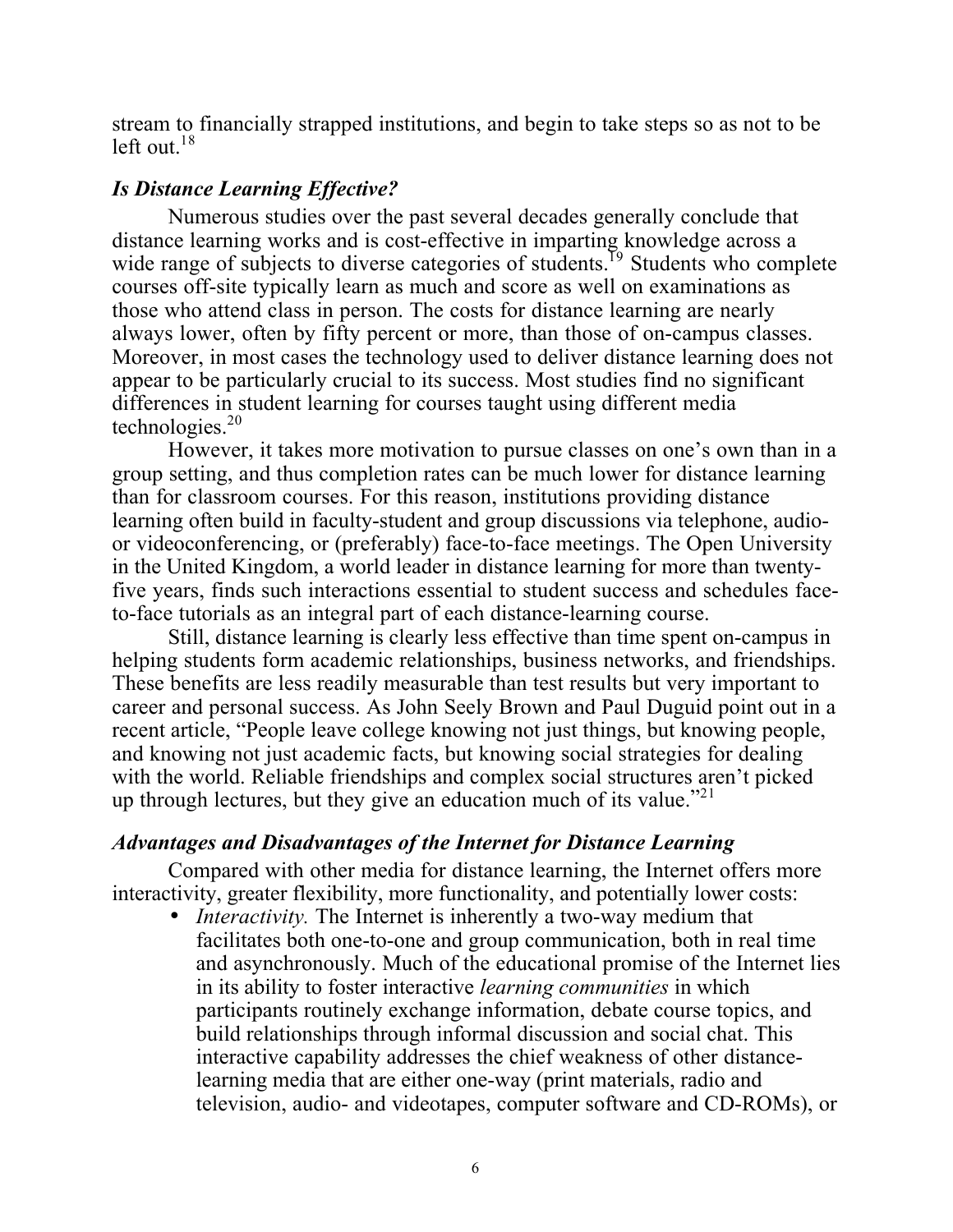cumbersome and expensive for group discussions (audio- and videoconferencing). Internet communication today is principally via email, but the software for voice messaging and real-time conversation is diffusing rapidly, and two-way video will likely be available and affordable within the next five years.

- *Flexibility*. The Internet provides on-demand access to course materials and discussions at the student's preferred time and place. Information and messages can easily be sent to an individual or shared with the entire class. Course materials or links to other sites can be rapidly updated and made available to all participants simultaneously. Students and instructors also can exchange information and communicate using different equipment, which is generally not possible on other proprietary computer networks.
- *Functionality*. Through the Internet, students can have ready access to image and audio, as well as text materials. Today, the low data rates available using standard telephone lines and modems make extensive use of full-motion video impractical, but new digital compression and transmission technologies over telephone and cable networks should reduce these bottlenecks within the next five to ten years.<sup>22</sup>
- *Cost and access.* For academic institutions, providing instructional materials on the Internet should be less expensive than delivering the same materials through the mail or over broadcast media. For students, usage costs are quite low once they have obtained Internet access, particularly compared with using other interactive media such as audioor videoconferencing. However, the initial costs of acquiring a computer, an Internet connection, and (especially) the skills to use them effectively present barriers for many students. These barriers are decreasing over time as more people own computers and become familiar with the Internet, but they nevertheless will pose constraints on Internet distance learning for at least the next decade.<sup>23</sup>

# *Current Use of the Internet for Distance Learning*

A great many academic institutions that offer distance learning are using or experimenting with the Internet for off-campus instructional delivery. Some interesting examples:

• The Open University, a long-time leader in distance learning, is only now beginning to offer instruction via the Internet.<sup>24</sup> The Open University's record of success is based on supplementing individual self-study with feedback from assigned tutors via mail, telephone, and face-to-face tutorials. Currently, only three computing courses (out of more than three hundred courses available) use the Internet. Students in these courses can submit assignments, communicate with their tutors, and participate in some tutorials via e-mail. Most course materials (including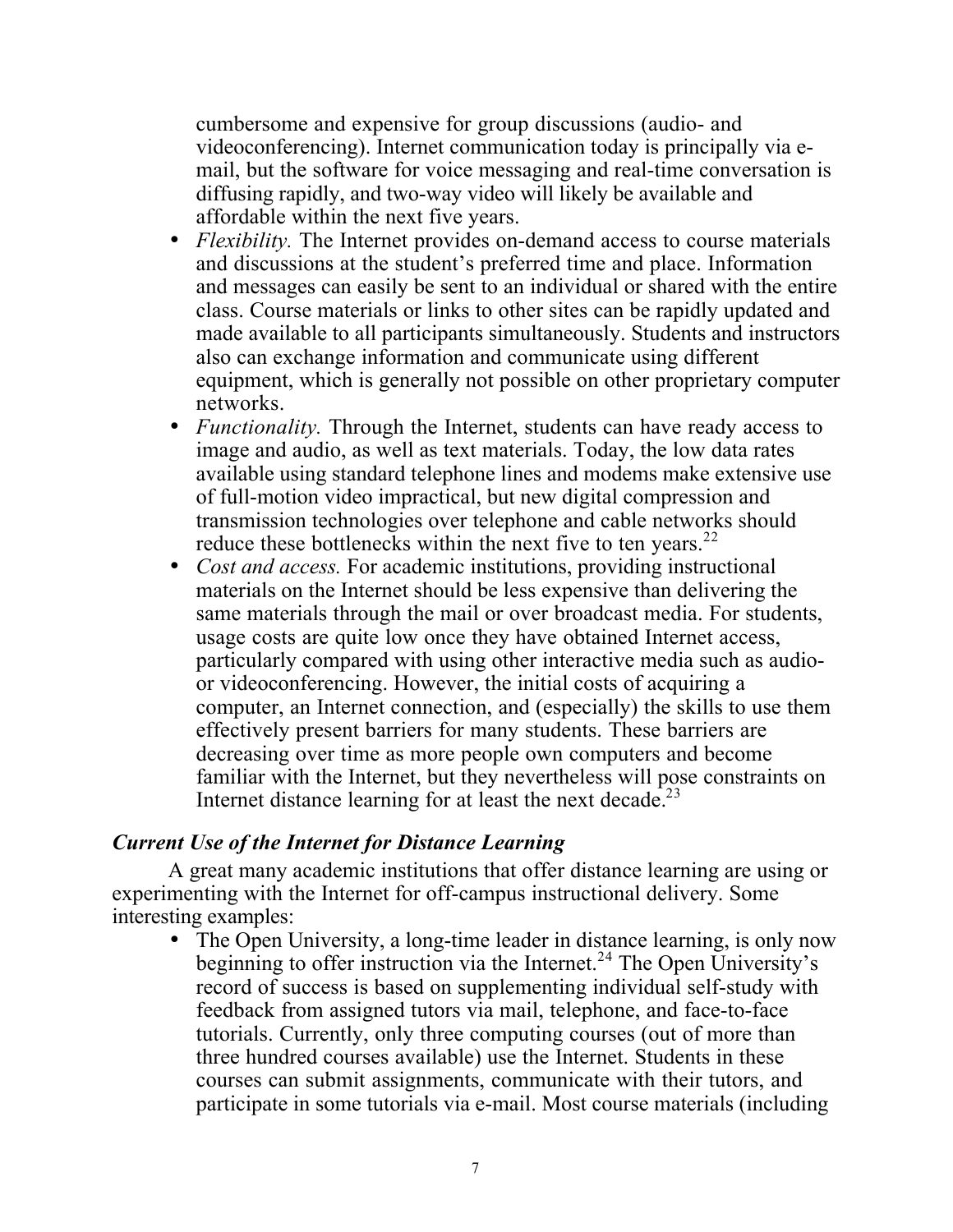paper documents, audiotapes, and videotapes) are still sent by mail, and students must attend the final examination in person. The Internet courses are targeted to "those who live far away from our study centres in the UK, Ireland, and Continental Western Europe or whose employment or domestic situation makes it difficult for them to travel to a study centre."<sup>25</sup>

- The California State University (CSU) system is making a major effort to use the Internet for graduate, undergraduate, and non-degree distance learning.26 As an example, CSU–Dominguez Hills offers a fully accredited graduate degree program—the Master of Science in Quality Assurance (MSQA)—over the Internet. More than fifty students from the United States and seven other countries are enrolled in MSQA On-Line, "a series of Web sites that allow students to download the student handbook, review course syllabi, register for courses, attend lectures, do their assignments, use resources, participate in class discussions, network with other students, and communicate with their professors."<sup>27</sup> CSU–Sonoma State has designed a Composite B.A. Degree Program in Liberal Studies for students who have completed their first two years of general education. Students enrolling in this program must attend classes on campus one Saturday per month, but they otherwise participate via the Internet. And (as discussed later in this chapter), CSU–Long Beach is working with a for-profit firm, UOL Publishing, Inc., to offer courses on the Internet leading to a Certificate in Planned Giving.<sup>28</sup> Overall, by the end of 1997, eighteen of the twenty-three CSU campuses were offering online courses.29
- Two leading campuses of the University of California have joined with for-profit firms to offer extension courses over the Internet. UCLA Extension is collaborating with the Home Education Network; currently about a thousand students in forty-four states and eight countries are enrolled in some fifty courses taught over the Internet.<sup>30</sup> UC–Berkeley Extension is working with America Online to offer about forty online courses.31 UC–Berkeley Extension and UOL Publishing, Inc., have also signed an agreement to develop and distribute over the Internet, beginning in fall 1997, seven marketing courses leading to a Certificate in Marketing.<sup>32</sup>
- Duke University's Fuqua School of Business offers a Global Executive M.B.A. program by e-mail over the Internet. Nearly half of those enrolled in this new program live outside the United States.<sup>33</sup>
- Park College, which focuses on undergraduate degree completion programs for U.S. military service enlistees and their dependents, has made a strong commitment to using the Internet for distance learning. Begun on a trial basis in 1996, Park College Online now offers more than twenty degree-credit courses over the Internet in biology, chemistry,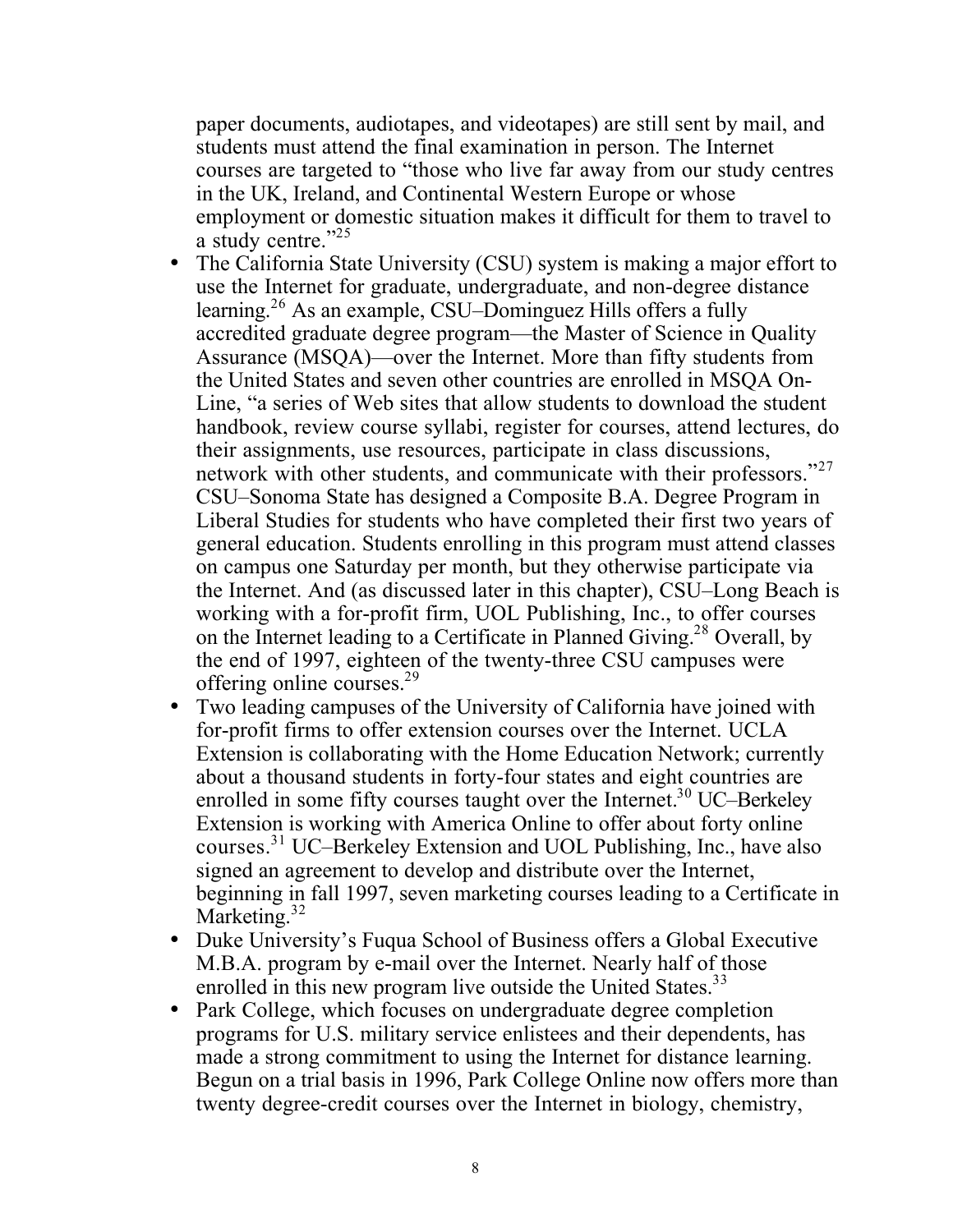computer science, criminal justice, English, history, management, marketing, and social psychology.<sup>34</sup>

• Virginia Commonwealth University (VCU) and the Medical College of Virginia (MCV) offer an Executive Masters Program in Health Administration that combines on-campus with Internet-based instruction.<sup>35</sup> During the two-year program, students attend five one- to two-week sessions at the MCV campus in Richmond, Virginia; they complete the rest of their course work off site using e-mail and the World Wide Web.

# *"Virtual Universities"*

The concept of the virtual university involves broader and more ambitious goals than other distance-learning programs. As the term is used here, the core mission of a virtual university is to offer complete academic degree programs—and usually non-degree courses as well—on the Internet to students who are widely dispersed geographically. Student presence on-campus is not required to earn course credits or degrees, although (like several of the distancelearning examples described above) virtual universities may want to supplement electronic tutorials and group discussions with some face-to-face interactions. Virtual universities will still use books and other instructional media such as audioor videotapes and software/CD-ROMs, but their central focus is on interactive learning via the Internet.

While a variety of academic and non-academic programs use the terms "virtual university" or "virtual campus" to describe themselves, the following appear to be among the most comprehensive examples:

- The Western Governors' University was announced in December 1995 when the governors of eleven Western states agreed to explore the creation of a virtual university.36 The Western Governors' University expects to become operational in early 1998. As currently envisioned, the Western Governors' University will be an independent, nonprofit, accredited degree-granting entity drawing on faculty from other public and private institutions in the region to teach courses using the Internet and other distance-learning technologies. It will emphasize practical competency-based degrees and certification, rather than traditional academic credits earned by what is called "seat-time." "Market-oriented" and "client-centered, focusing [on] the needs of students and employers,"<sup>37</sup> it will offer an Associate of Arts degree and certification for electronic technicians. It will also broker distance-learning courses for other participating institutions.
- International University was founded in 1995 by Glenn Jones, a communications and higher-education entrepreneur, to provide Internetbased undergraduate and graduate "degree courses, non-credit courses, certificates of specialization, and degree programs."38 International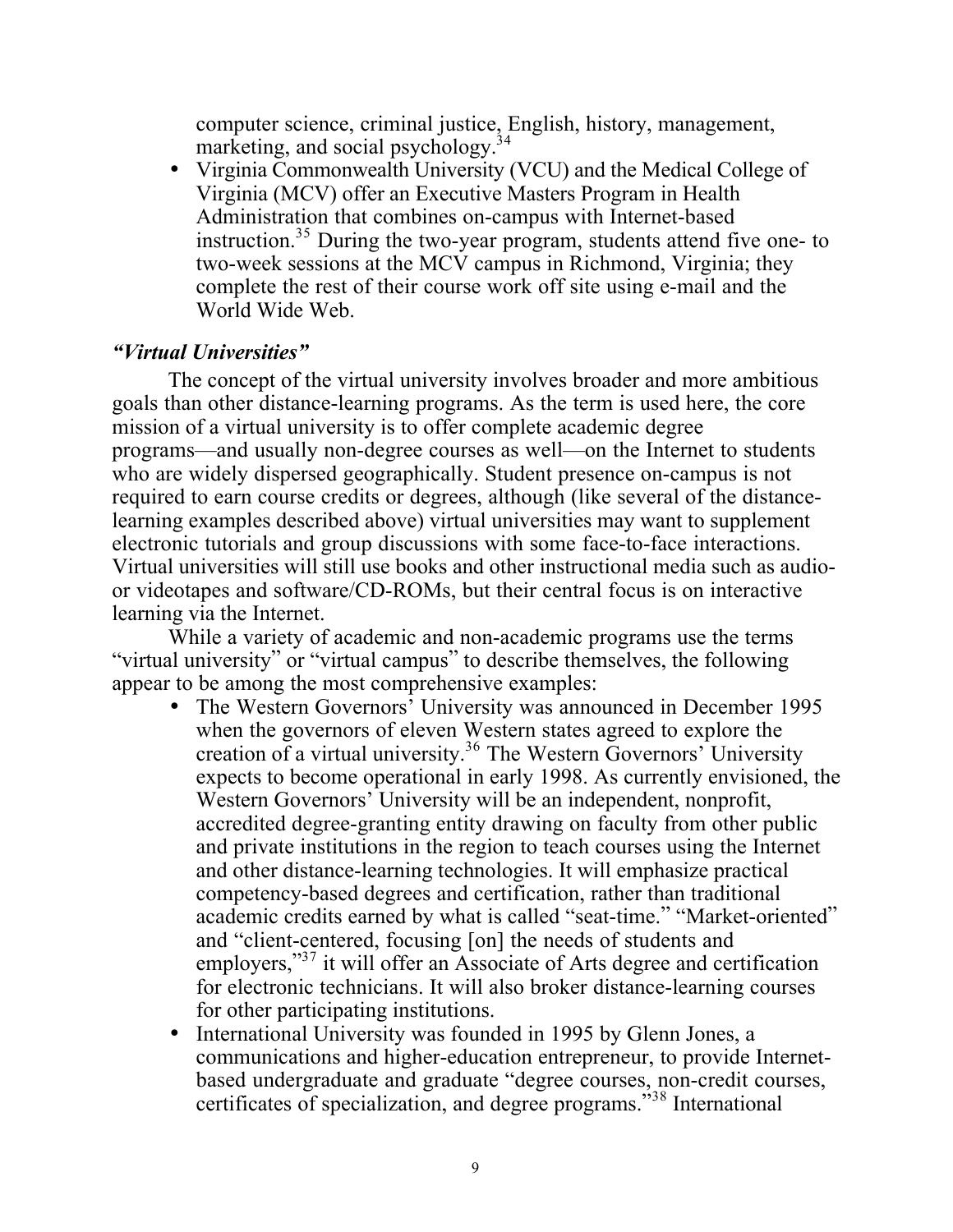University offers both a B.A. completion program (for students who have two to three years of undergraduate credits from another institution) and an M.A. in Business Communications, as well as certificates of specialization in that field. No degrees have been awarded as yet, but the school has been granted candidacy status for accreditation by the North Central Association of Colleges and Schools. International University's focus on online delivery complements other of Jones' enterprises that employ broadcast television, cable, satellite, videotape, software, and CD-ROM technologies for distance learning.

• Athena University, a nonprofit subsidiary of Virtual Online University, Inc., provides interactive, Internet-based courses that diverge further from traditional academic offerings than the other distance-learning examples cited in this section. Athena's instructional delivery model "is constructed on an Internet program called a Multi-User, Object Oriented (MOO) environment,"<sup>39</sup> in which faculty and students can interact with each other as "cyber-objects" as well as exchange messages and information. Athena intends to offer both an undergraduate liberal arts degree and an M.B.A. in New Technologies for New Management Strategies, and is seeking accreditation from the North Central Association of Colleges and Schools.

## **PRIVATE-SECTOR INTERESTS IN INTERNET-BASED EDUCATION**

Private-sector firms have several distinct roles to play in Internet-based post-secondary education and training:

- as vendors of hardware and software
- as system developers, system integrators, and publishers
- as commercial providers of corporate training
- as consumers of employee training and education
- as operators of for-profit, degree-granting institutions

#### *Hardware and Software Vendors*

Higher education is an important market for vendors of telecommunications and information systems hardware and software. It is in these firms' direct interest to work closely with academic administrators and faculty on plans to upgrade the campus information infrastructure and expand distance learning. As one example, the League for Innovation in the Community Colleges receives considerable support for its Information Technology Initiative from more than fifty "corporate partners" including Apple Computer, IBM, Microsoft, Oracle, and U.S. Robotics.<sup>40</sup> And Silicon Graphics and Sun Microsystems, not surprisingly, are among the sponsors of Web-based courses on Structure-Based Drug Design and Bioinformatics Tools offered by the Department of Pharmaceutical Sciences at the University of Nottingham.<sup>41</sup>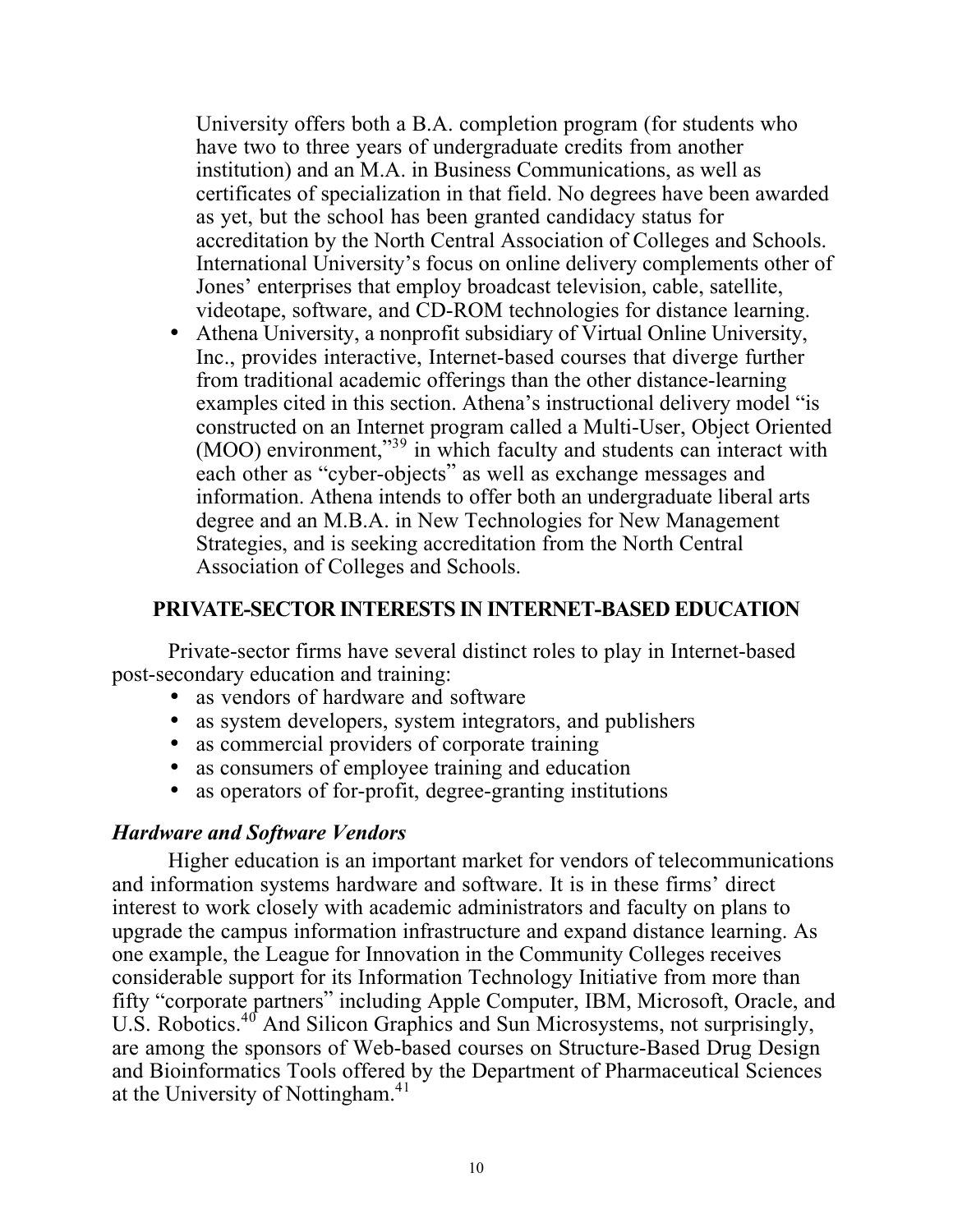## *System Developers and Publishers*

Many companies view Internet-based education as a growth market and are positioning themselves to serve it. Two leading examples are IBM and UOL Publishing, Inc.

*IBM.* In October 1996, IBM announced its Global Campus, described as "a breakthrough education and business framework that helps colleges and universities use computer networks to redesign learning, teaching, and administrative functions."42 Still under development, the IBM Global Campus will provide a common software and administrative framework—using Lotus Notes and other IBM products—for Web-based courses offered by participating university and college "affiliates." The initial affiliates include all twenty-three campuses of the California State University system and thirty-two other colleges and universities in the U.S., Australia, Canada, Mexico, Brazil, and Venezuela.

IBM will not develop courseware for the Global Campus itself (at least for now), but it plans to offer technical and administrative services to both students and educational institutions, ranging from Internet access to course registration to online student discussion groups. IBM will also facilitate the development and sharing of authoring tools, instructional modules, and online catalogs for Internetdelivered courses. The IBM Global Campus is both an ambitious future-oriented concept for Internet-based instruction and a focused marketing campaign to sell Lotus Notes software, "Domino" Web servers, and other IBM products into the higher-education sector.

*UOL Publishing, Inc.* A relatively new company, UOL is positioning itself as a publisher and distributor of courses on the Internet for both academic institutions and business firms.<sup>43</sup> UOL will either commission development of courseware for Internet delivery, like a traditional publisher, or partner with institutions that develop their own courses. It will then market the courses to other institutions, with current licensing fees of about \$100 per student per course. The courses will be available on UOL's Web server, and UOL will also provide administrative services (including registration, grading, accounting, and reporting) on a turnkey basis for participating institutions.

UOL Publishing's initial group of academic partners is mostly offering certificate and other non-degree programs, or pilot-testing courses for degree credit. As examples:

- CSU–Long Beach offers a Certified Specialist in Planned Giving Program through its University College and Extension Program.44 The program consists of six modules, the first two of which are available online from UOL Publishing. Students complete the remaining four modules on the CSU–Long Beach campus.
- Georgetown University School of Business gives a certificate to students who complete an online course in International Business through UOL.<sup>45</sup>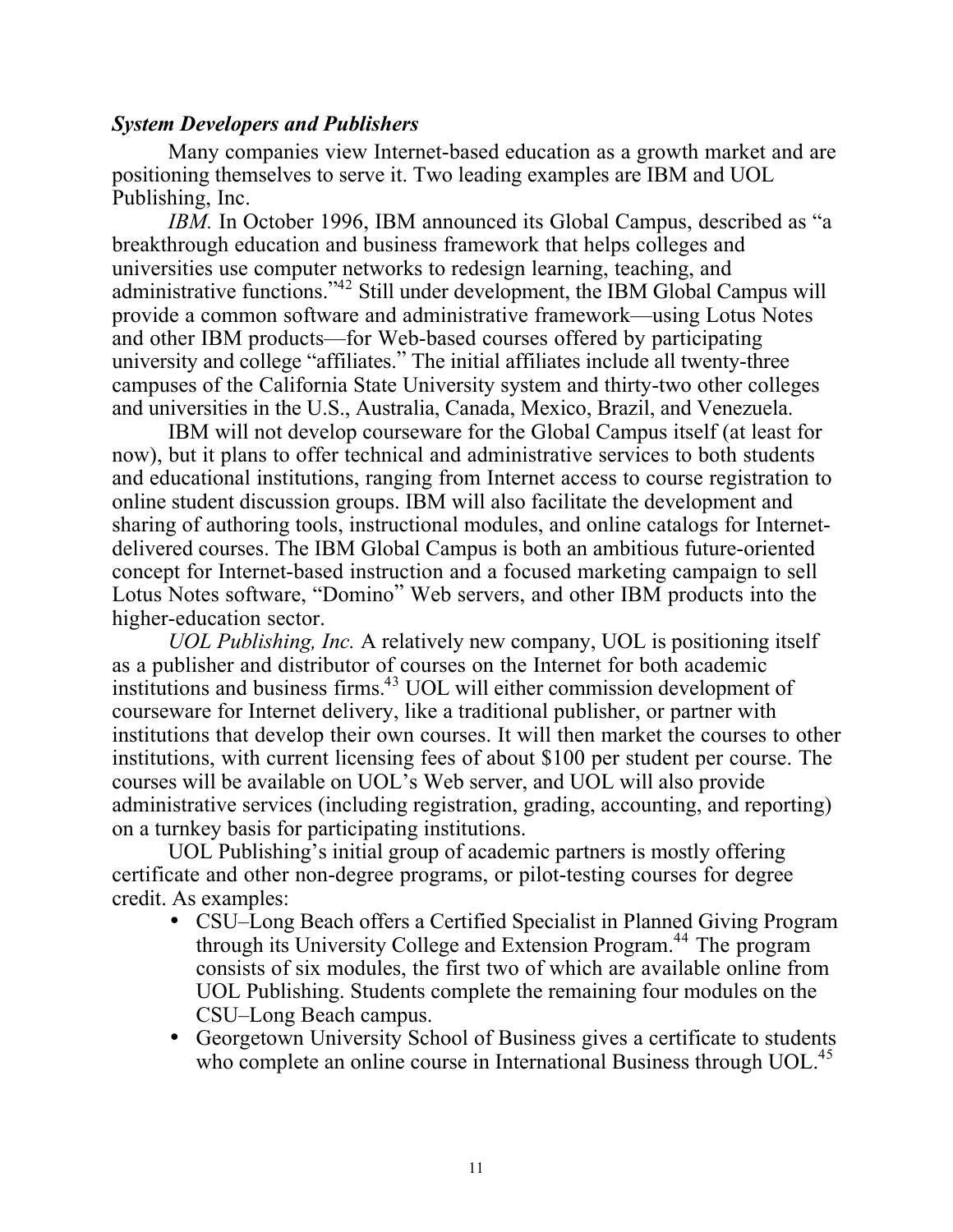• George Mason University (GMU) offers two online courses, one in Financial Accounting and one in Managerial Statistics, both of which can be taken for degree credit in the GMU Graduate Business Institute.<sup>46</sup>

Other UOL Publishing academic partners include George Washington University, New York University, Park College, the University of Toledo, and Xavier University.

Overall, UOL Publishing's business plan to create, market, and distribute online courses in partnership with academic institutions seems well-thought out, and its initial focus on extension and certificate courses seems realistic in the current environment. Whether UOL's course offerings can move into the degreegranting academic mainstream, however, remains to be seen.

# *Commercial Providers and Users of Corporate Education and Training*

Corporate education and training in the United States represents a \$50 billion annual business that is forecast to grow steadily as companies invest in their human capital for competitive advantage in global markets.47 Although computerbased training will not replace instructor-led, classroom training for many applications, both commercial providers of training and corporate users see Internet- and Intranet-based instruction as productivity-enhancing tools. In particular, Web-based training can follow initial classroom training; and it can be taken at the employee's convenience, often outside of normal working hours. It thus can significantly reduce the travel costs and paid staff time that would otherwise be spent on additional classroom training.

Software firms are among the leaders in experimenting with Internet- and Intranet-delivered instruction:

- After about two years of testing Web-based training, Microsoft is now aggressively promoting it through its Microsoft Online Institute (MOLI).48 Microsoft provides the Web infrastructure and administrative services, but the actual courses are developed and offered by third-party training organizations whose content has been approved by Microsoft. The focus is on training information technology specialists to use Microsoft products; a student can become a Microsoft Certified Professional through online instruction. Microsoft is also encouraging its classroom-based Authorized Technical Education Centers (ATECs) to set up parallel Internet training through MOLI.
- Oracle, the second largest software company, also has established an Internet-based training environment called Oracle Learning Architecture (OLA).49 Like Microsoft, Oracle's initial market is professionals whom it trains to use the company's products, but Oracle intends to expand OLA to serve a far broader range of corporate training applications.
- Novell Education trains and certifies administrators, instructors and engineers in the use of Novell software products. Novell is actively pursuing asynchronous, Web-based training to supplement and partially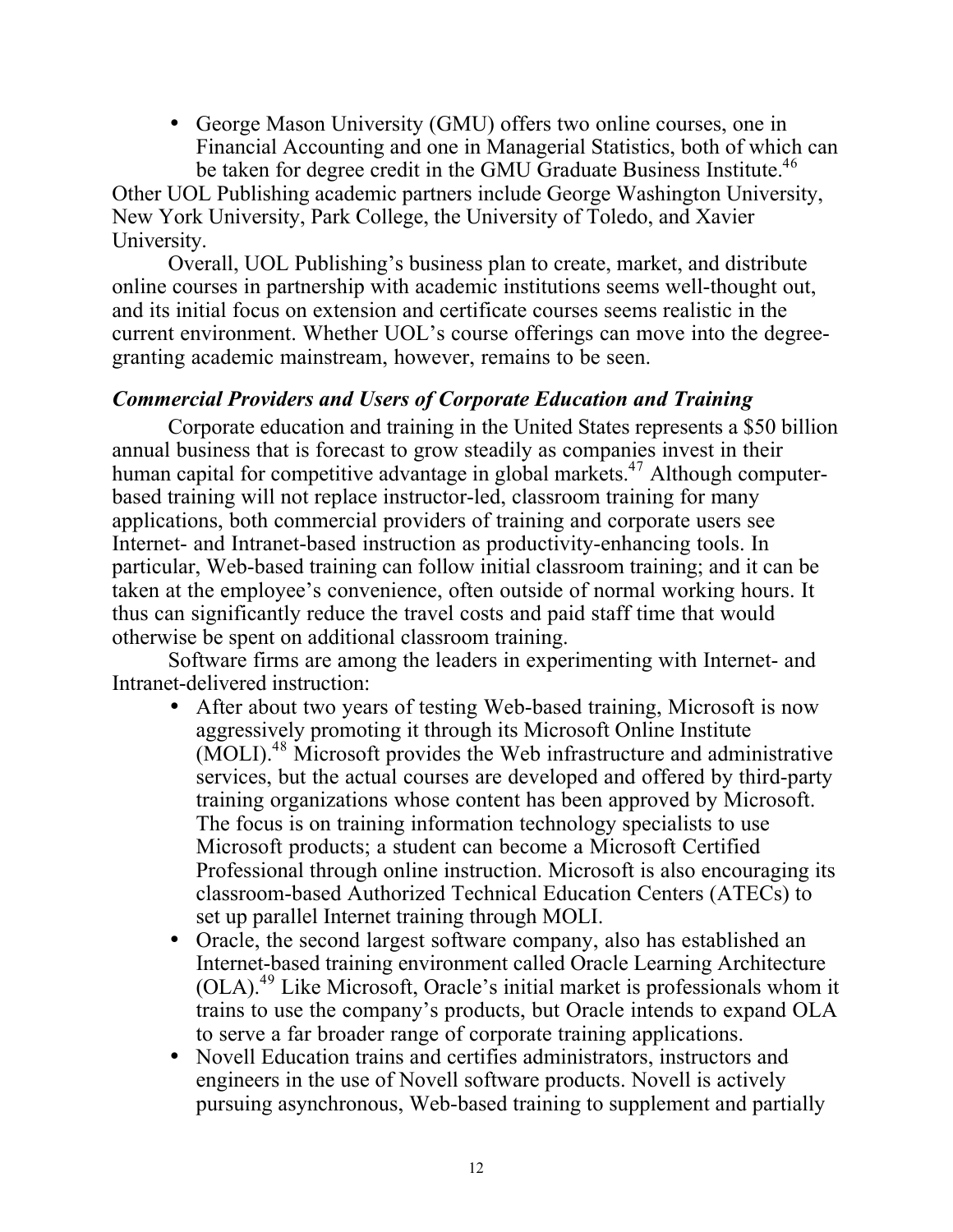substitute for the 750,000 student courses taken each year in instructor led, classroom training.<sup>50</sup>

• Autodesk, a leading supplier of PC-based design software, has established its Autodesk Virtual Campus in partnership with UOL Publishing to offer computer-aided-design courses over the Internet.<sup>51</sup> The Autodesk Virtual Campus also provides technical support, discussion groups, and job listings. Autodesk and UOL are partnering with a number of other firms to develop content for specific courses.

Most other commercial training providers are planning to deliver or at least considering providing courses over the Internet. As one example, Dun & Bradstreet Information Services now conducts a Web-based training seminar to teach customers how to use the DIALOG information retrieval service, the first of many training seminars it hopes to offer online.<sup>52</sup> Although up to now, Web-based corporate training has focused on computer-related topics and skills, the widespread corporate use of Internet and Intranet sites will inevitably carry Webbased training with it into other, nontechnical areas.

## *For-Profit, Degree-Granting Institutions*

Although proprietary trade schools have been an important segment of postsecondary education for many years, for-profit entities generally have not been accredited for granting undergraduate or graduate degrees. One interesting exception is the University of Phoenix, a for-profit subsidiary of Apollo Group, Inc., which is accredited to grant bachelor's and master's degrees by the North Central Association of Colleges and Schools.53 Founded in 1976, the University of Phoenix focuses on providing practical degree programs for working adults. With forty thousand students enrolled on more than fifty campuses, it has become the largest private university in the United States.<sup>54</sup>

The University of Phoenix began testing asynchronous, computer-based instruction in 1989 and now has some twenty-six hundred students enrolled in its online degree programs.<sup>55</sup> Online students usually are older than on-campus students (late thirties to early forties) and have previously earned some college credits from another institution. On average, they take slightly more than 100 online course credits in two-and-one-half to three years to complete the requirements for a Bachelor's degree in Business. The individual online courseand degree-completion rates are an impressive ninety-three percent and sixty percent, respectively,  $56$  about the same as those for successful on-campus programs. The University of Phoenix also offers, via the Internet, continuing professional education courses with Certificates of Completion.

## **DISCUSSION**

As the previous sections of this chapter have indicated, information technology in general and the Internet in particular show real potential in post-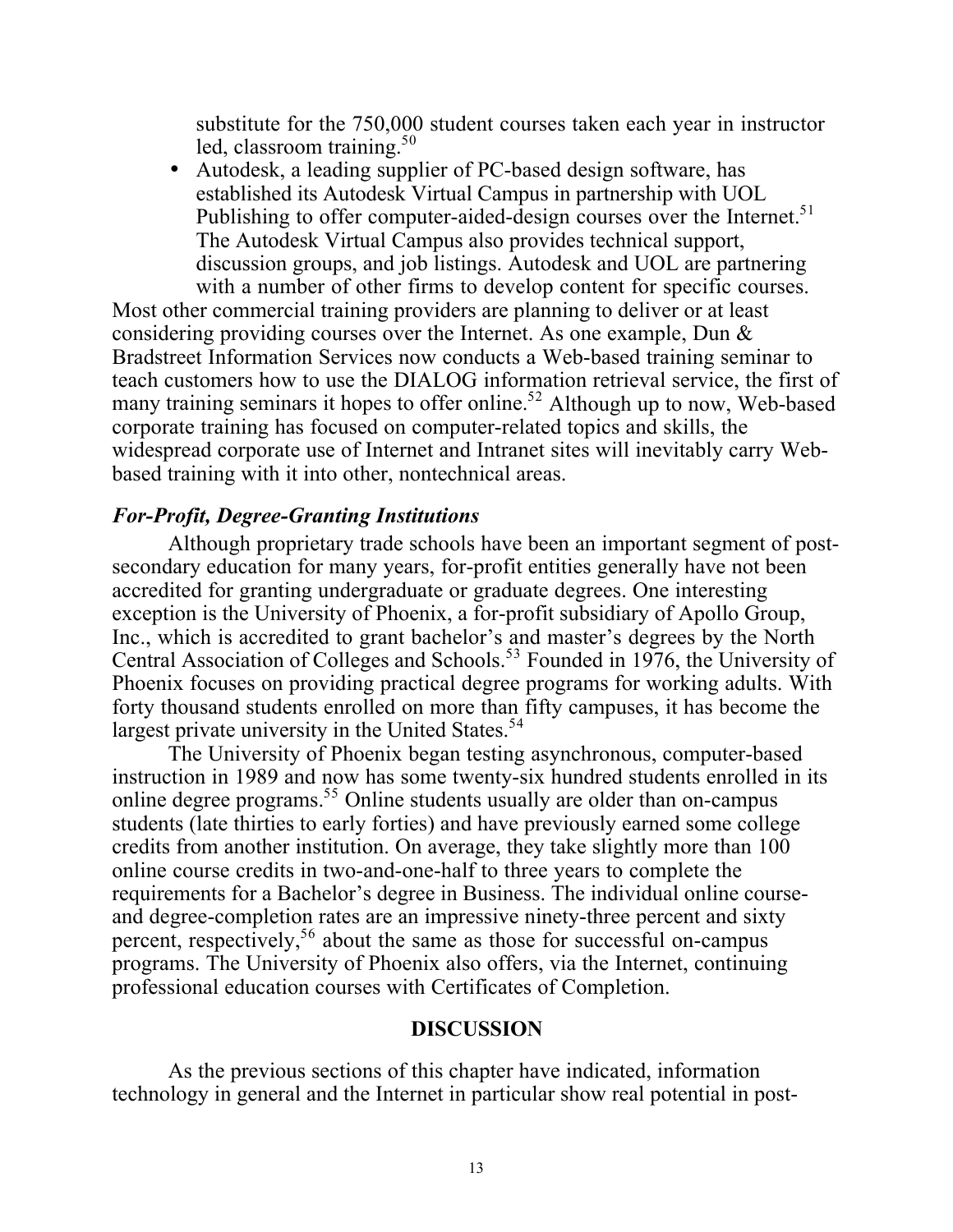secondary education for improving instructional quality, student access, and productivity. There are, of course, tradeoffs among these goals, but experience from process reengineering in industry suggests that all three can and should be addressed simultaneously. Foremost among the important issues are questions of instructional cost, student access, the relationship between the private sector and academia, and the impact of the Internet on education.

# *The Instructional Cost Problem*

Most efforts to date to use the Internet in higher education have concentrated on the goals of improving quality and student access. Improving productivity by reducing instructional cost has played a lesser role, for a variety of reasons:

- Existing courses cannot simply be transplanted onto the Internet. Developing courseware for Internet delivery requires a considerable investment of faculty time that typically brings scant monetary or professional rewards.
- Enthusiasts usually discount the amount of human support needed for effective PC- or Internet-based learning. Such underestimates are consistent with business experience that annualized PC costs break down roughly into twenty percent hardware and software costs, and eighty percent people costs.
- Research universities have had (at least up to now) little incentive to reduce instructional costs, since they represent a relatively small percentage of overall operating costs.
- State funding for higher education is often based on student on-campus attendance ("seat time"), with institutions receiving less for courses taught using the Internet or other modes of distance learning.
- Faculty may explicitly or implicitly resist changes that they believe threaten their jobs or academic roles.
- Colleges and universities have relatively little control over faculty labor costs, at least in the short run, so information technology usually increases short-run operating costs.

Although there are good reasons to think that Internet-based instruction, used appropriately and effectively, can reduce instructional costs, scant evidence or business modeling exists to support such beliefs.<sup>57</sup> Indeed, some universities currently charge more for online courses than for conventional on-campus classes<sup>58</sup> (although students taking online classes may have lower net costs after considering transportation costs and lost income from traveling to campus). Including productivity/cost improvement as an explicit goal of Internet-based course design seems likely to have significant payoff.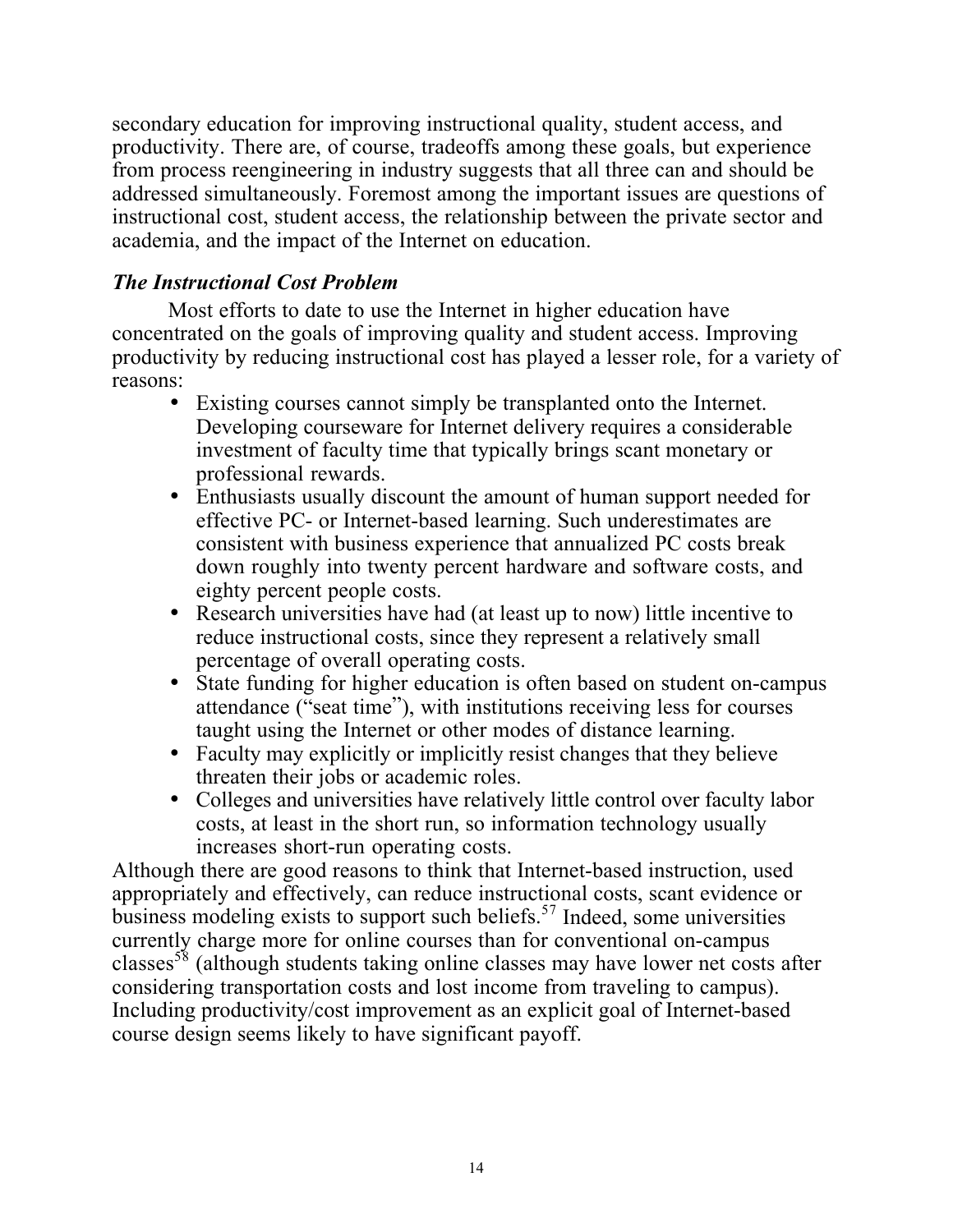#### *How Quickly Will Colleges and Universities Adopt the Internet?*

In light of the breadth and diversity of American higher education, colleges and universities are likely to use the Internet for instruction in quite different ways. Currently the major research universities are embarking on extensive (and expensive) programs to make wideband Internet connectivity ubiquitous on campus. They are driven to do so because they believe it necessary for them to remain competitive for attracting the best students and faculty. Greater use of the Internet should on the whole lead to improved quality of undergraduate and graduate instruction, and to better on-campus administrative services, but it seems unlikely by itself to bring about overall productivity gains. However, a robust campus information infrastructure certainly will support broader restructuring and reengineering efforts that could reduce instructional costs and increase productivity.<sup>59</sup>

Research universities also will seek to broaden access through increased use of Internet-delivered courses to degree and non-degree students off-campus. Although access is not the highest internal priority for most elite institutions, developing new revenue streams from off-campus students is of interest to all of them. University alumni seem a particularly attractive market for Internet-delivered continuing education. Moreover, these institutions' prestige and "brand-name" identification make them attractive partners for commercial firms that offer education and training over the Internet. (This topic is discussed further below.)

Innovative use of the Internet to expand access seems more likely to come from the community colleges and the less-elite colleges and universities.<sup>60</sup> These institutions face severe financial pressures to expand enrollments while reducing per-student costs. Their faculties retain control over courses and curricula, and they are not yet comfortable with the Internet as a core instructional medium, but they seem more amenable than are research university professors to using course materials prepared by others. Their students also want the kind of practical, jobrelated education that fits well into a distance-learning paradigm.

Community colleges, state colleges, and other institutions that have welldeveloped distance-learning programs should generally embrace the Internet as a technologically richer, more flexible, way to reach off-campus students. It seems likely to become a lower-cost medium as well, once courseware and operating procedures are developed; but again there are scant current data to confirm or refute this claim. Problems of providing low-cost equipment and Internet service to rural and low-income students remain, but access is steadily expanding and should accelerate as Universal Service subsidies for school and library Internet services become available in 1998.<sup>61</sup>

#### *Will the Private Sector Compete More Strongly With Academia?*

At present, the lines between private-sector and academic providers of postsecondary education and training are still fairly distinct, with the exception of a few boundary-crossing organizations such as the for-profit University of Phoenix.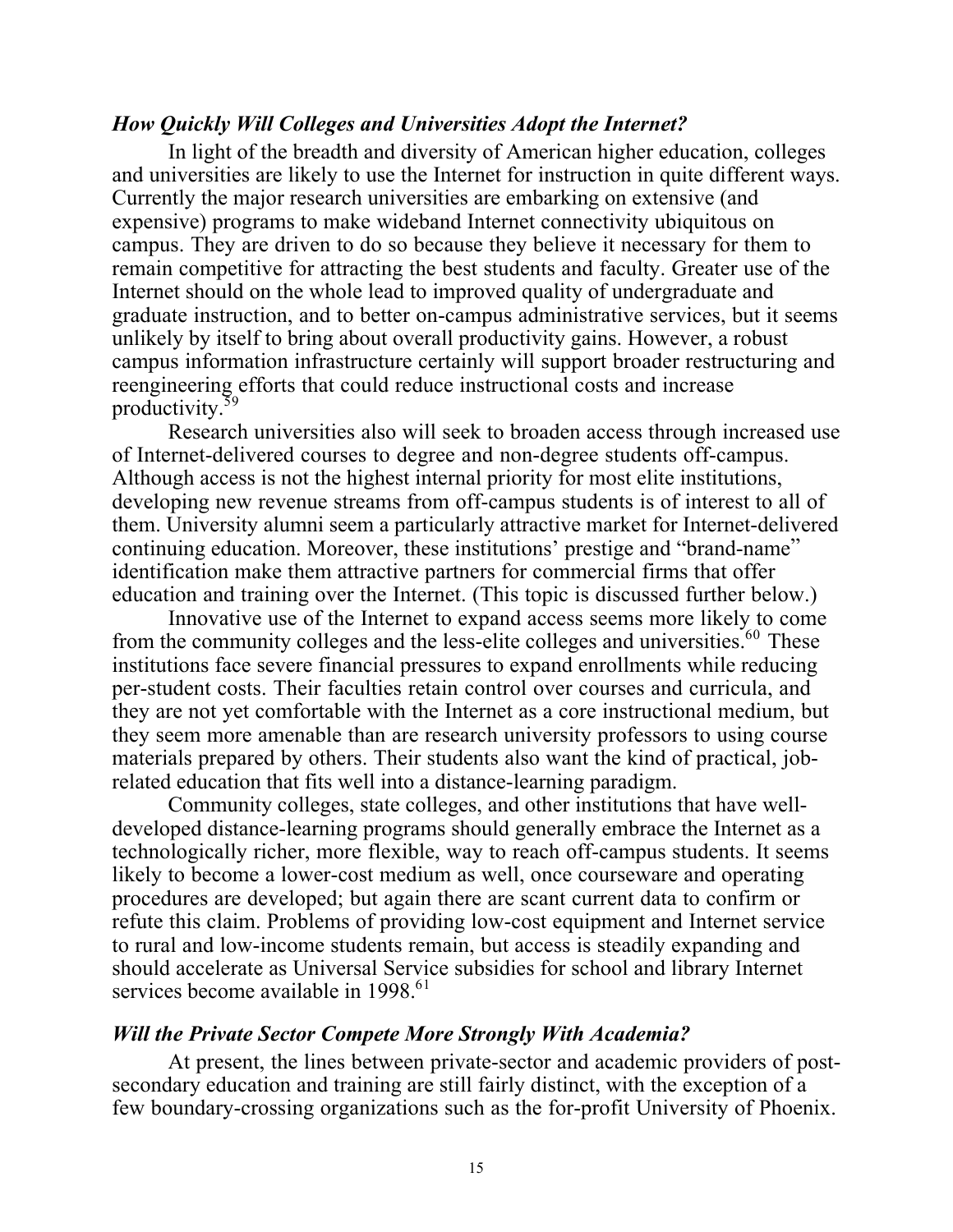Nevertheless, more confrontations between the two sectors seem likely as the Internet becomes an important teaching and learning platform for nontraditional, off-campus students.

Microsoft, Oracle, and other software companies are building extensive infrastructures for providing their own professional training over the Internet. Once their infrastructures are in place, they will be well-positioned to offer other courses and educational programs to students "anywhere, anytime." They will surely seek institutional academic partners in some areas, as IBM and UOL are doing; but they also can develop courseware independently, like publishers, by hiring individual scholars or practitioners. Microsoft in particular is committed to developing content for the Internet in a publishing-like mode.<sup>62</sup>

Moving from providing infrastructure and publishing courseware to actually offering Web-based courses seems a logical next step. With greater marketing prowess, lower cost structures and fewer institutional constraints than academic institutions, private firms may be able to use the Internet to compete effectively for students in some areas of non-degree instruction that colleges and universities now dominate, such as:

- remedial courses for entering college students
- extension courses for adults
- professional continuing education
- "short courses" for managers and executives

This line of argument does not suggest that academic institutions are fated to lose out in providing education to non-degree students. Many adults want to come to a physical campus for personal interactions with faculty and students, as well as for instruction. Some classes demand one's physical presence and cannot be taught over the Internet. And outside of purely technical training, certificates or other credits awarded by leading colleges and universities still carry more cachet than those given by commercial firms.

Partnerships between for-profit firms and academic institutions seem the most likely arrangements for offering Internet-based education to non-degree students. But if businesses adapt more rapidly to the new environment and invest more in Internet-based education, they will demand a larger share of the resulting revenue. A quite plausible future scenario would see the commercial partner providing the Internet infrastructure (hardware, software, and communications), much of the course content, administrative services, marketing, and most of the direct contact with students. The academic partner would provide its name on the courses and on the student's Certificate of Completion, as well as take responsibility for student selection, quality control over course content, interactive sessions, and grading.

One clear implication of this scenario is that commercial firms that develop these capabilities will seek out the most prestigious academic partners to offer courses nationally and internationally. In marketing to students, they will have little reason to respect the geographical or subject-area "turf" of other academic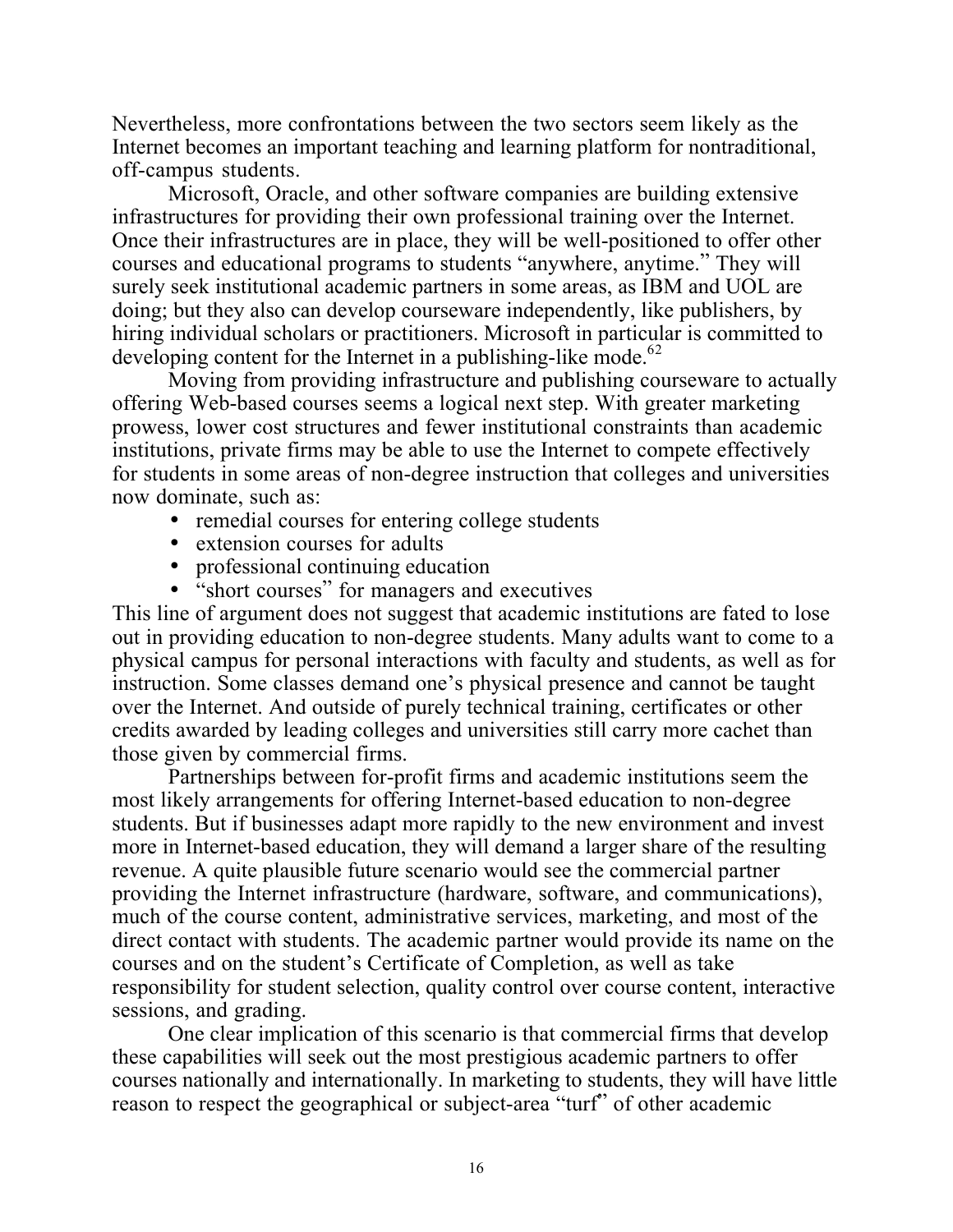institutions. Such increased competition could put financial pressure on less prestigious schools whose current plans assume substantial revenue from nondegree students. However, such schools can respond competitively by becoming expert in particular content areas (e.g., the Certified Specialist in Planned Giving Program offered online by CSU–Long Beach) and by providing superior services to online students (e.g., real people to talk with when problems arise).

Similar business/academic partnership models also apply to degree-credit courses offered via the Internet, but here the value-added and bargaining position of the academic partners seem stronger. Faculty generally are much more concerned about retaining control over degree programs, so they will want the commercial partner to play a supporting role. Academics also control the organizations that accredit degree programs. Still, firms should be able to find cooperative and accredited academic partners with whom to offer Internet courses for degree credit. This could well become the evolutionary path for virtual universities that offer complete degree programs over the Internet.

# *Will the Internet Transform Higher Education?*

Although any projections of the Internet's future impact should be viewed with skepticism, if not downright alarm, the title of this chapter seems to demand some speculative concluding comments. What follows, though, should be considered more of a scenario than a forecast.

In the near term, most higher-education institutions will use the Internet incrementally to improve administrative processes, on-campus instruction, and distance learning. It will rather quickly become the preferred means to reach offcampus students. But it will be viewed more as a powerful technical tool than as a catalyst for institutional change. "Regulation, bureaucracy, tradition, and turf<sup>563</sup> will remain barriers to more fundamental academic restructuring, particularly in the elite research universities where faculties have the greatest degree of power and control.

A few academic institutions, spurred by vision or crisis, will seek to reorient instruction toward distributed, student-centered learning with heavy use of Internet-based courseware, discussion groups, and links to other online resources. This seems likely to occur first for continuing education, job-related training, and other non-degree courses, as well as for the expansion of current distancelearning programs. For-profit firms will also move beyond their traditional corporate training markets within the next few years to deliver educational courses more widely via the Internet, often in partnership with academic institutions. Competition for non-degree students will thus become more intense and should lead to lower student costs per course—beginning with Internet-based classes, but probably then spreading to other modes of instruction.

Degree programs will migrate to the Internet more slowly, although most colleges and universities will soon offer at least some courses online for degree credit. Internet-based, virtual universities will provide the lowest-cost degree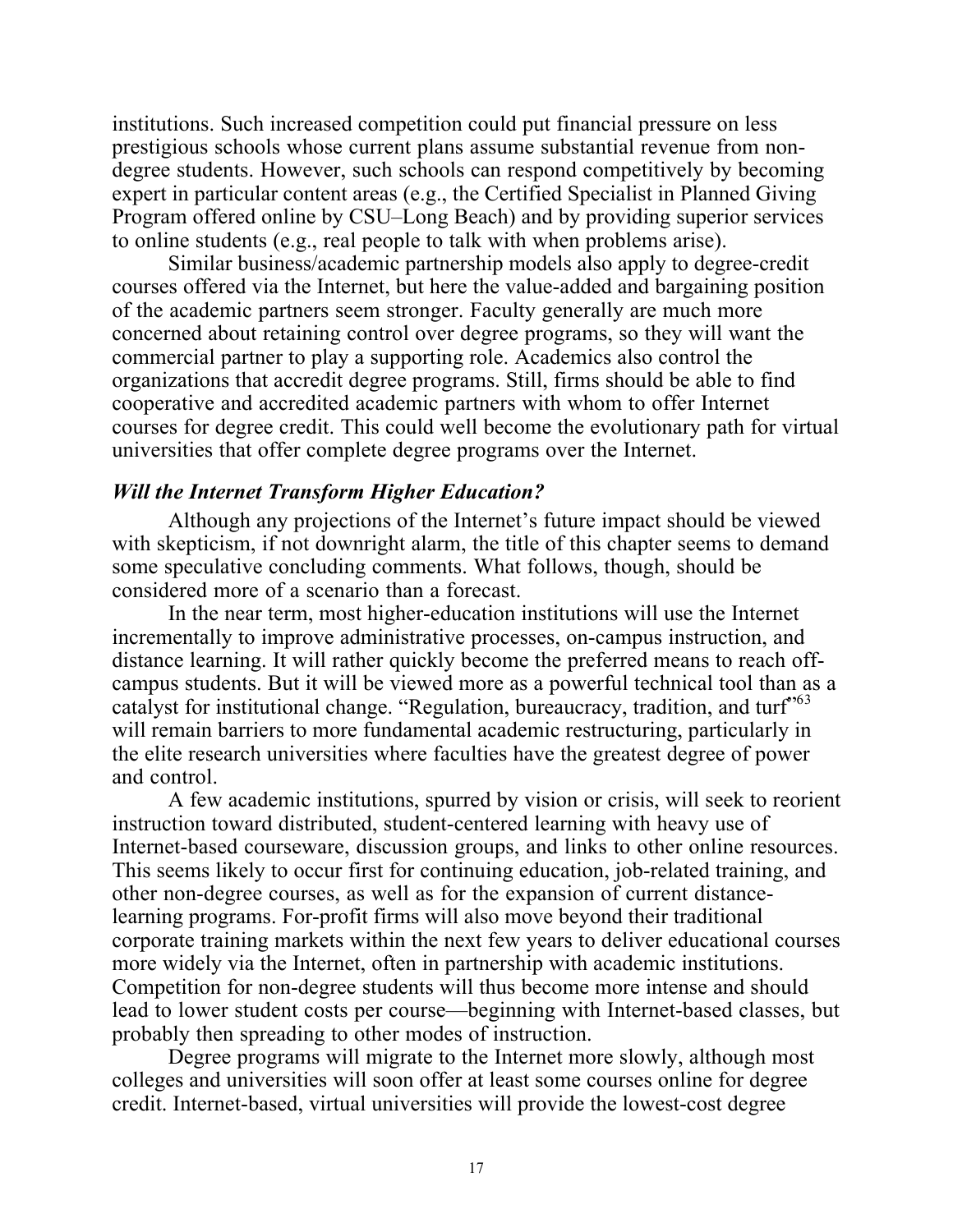options, but geography and face-to-face interaction will still play important roles in attracting degree students. Nevertheless, ready availability of courses over the Internet at lower net cost to the student will encourage more off-campus learning. Rather than today's dichotomy between "traditional" and "nontraditional" students, more students will earn their degrees by taking a mix of on-campus and Internetbased, off-campus courses. And as competition increases, students will be able to take more Internet courses for credit from sources other than their own degreegranting institution.

Finally, learning from the Internet will complement rather than supplant oncampus traditional higher education. Peter Drucker notwithstanding, one should not expect residential colleges and universities to disappear within a generation. A great many young adults still want the face-to-face instruction and social interactions they get on campus, even if it is more expensive than distance learning. For most secondary-school graduates, the issue will not be choosing between full-time, on-campus study and 100-percent distance learning, but selecting a mix that is educationally sound, accessible, and affordable. In this sense the Internet may not transform higher education, at least for the foreseeable future,64 but it will enrich the educational choices generally available to all categories of learners.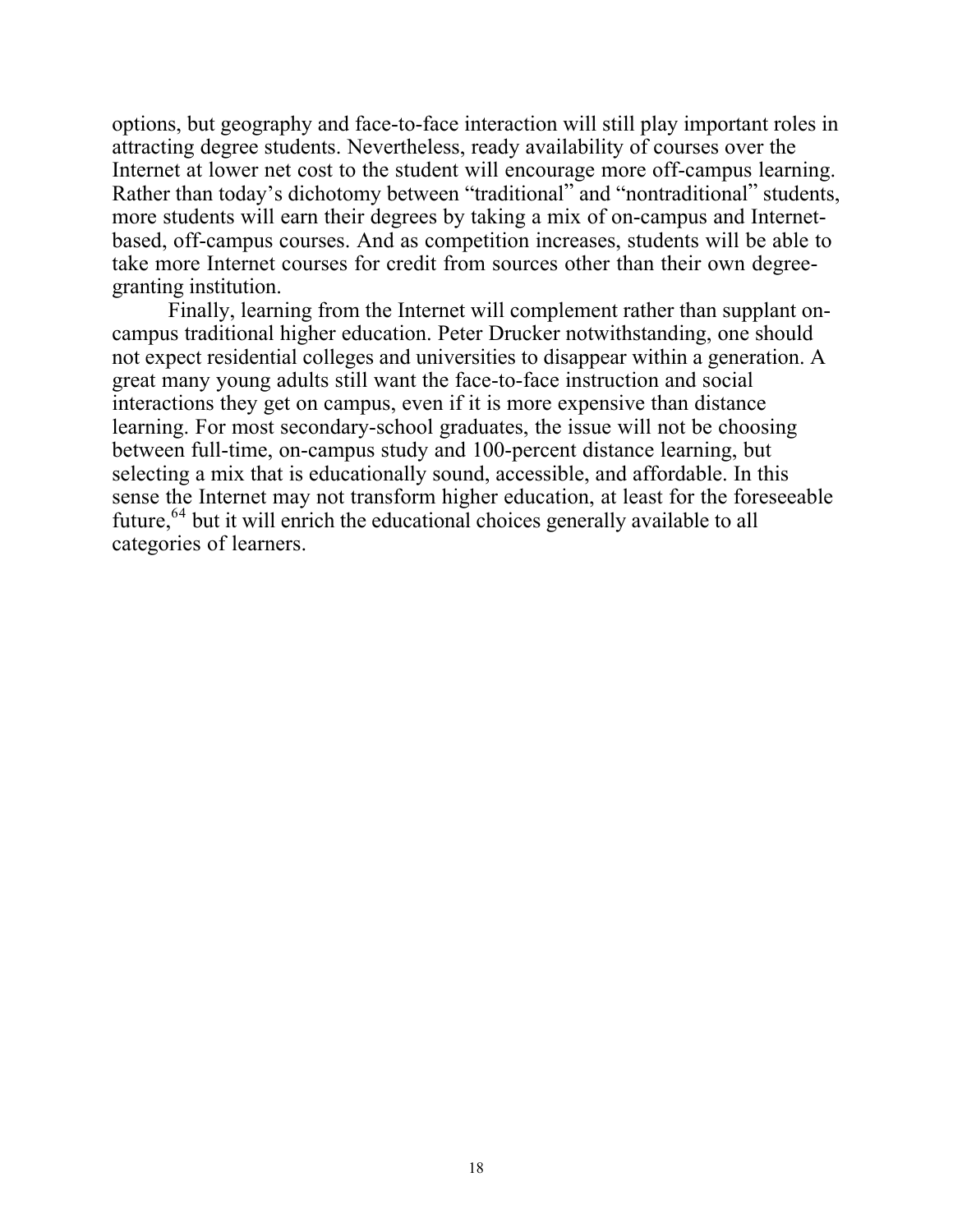## **NOTES**

1. While the Internet is a global phenomenon, and innovations on the Internet have global impact, most of the early applications of the Internet to instruction in higher education are occurring in the United States. This article, therefore, mostly focuses on the use of the Internet in American higher education.

 $\overline{a}$ 

- 2. This chapter uses the terms "higher education" and "post-secondary education" interchangeably. Some might argue that "higher education" should be reserved for degreegranting colleges, universities, and graduate professional schools, and that "higher education" is thus a subset of "post-secondary education," which would also include trade schools, continuing education and other non-degree programs, and corporate and military training. However, as this chapter argues, the boundaries between the two categories are blurring so that these distinctions will become less meaningful over time.
- 3. David MacArthur and Matthew Lewis, *Untangling the Web: Applications of the Internet and Other Information Technologies to Higher Education* (Santa Monica, CA: RAND, DRU-1401-IET, June 1996.
- 4. See, for example, Suzanne E. Thorin and Virginia D. Sorkin, "The Library of the Future," in *The Learning Revolution,* ed. Diana G. Oblinger and Sean C. Rush (Bolton, Mass.: Anker Publishing Co., 1997), 164-79.
- 5. Interview with Peter Drucker, *Forbes*, 10 March 1997. See also similar comments by Eli Noam, "Electronics and the Dim Future of the University," *Science*, 13 October 1995, 247- 49.
- 6. Several Web sites now specialize in tracking such projects and providing direct links to them. See, for example, Cape Software's site, "The Internet University: College Courses by Computer," available online at http://www.caso.com, and the Globewide Network Academy at http://uu-gna.mit.edu:8001/uu-gna/. An annotated compendium, "Learning over the Internet: Courses, Curricula, Programs, Syllabi, etc.," is maintained by Carolyn Kotlas of the Institute for Academic Technology, University of North Carolina, and is available online at http://www.iac.unc.edu/guides/irg-38.html.
- 7. The National Learning Infrastructure Initiative (NLII) is a project of EDUCOM (http://www.educom.edu), a consortium of colleges that focuses on the use of communications and information technologies in higher education. See "NLII Call to Participate, EDUCOM's National Learning Infrastructure Initiative," November 1994; available online at http://www.educom.edu/program/nlli/keydocs/call.html.
- 8. The list of "classes with Web resources" at the University of Illinois at Urbana-Champaign is available online at http://www.uiuc.edu/webclasses.html.
- 9. Kenneth C. Green, "1997 Campus Computing Survey," reported in *The Chronicle of Higher Education*, 17 October 1997.
- 10. The Alfred P. Sloan Foundation, for example, has given over \$15 million in grants since 1993 to more than forty colleges and universities for such projects through its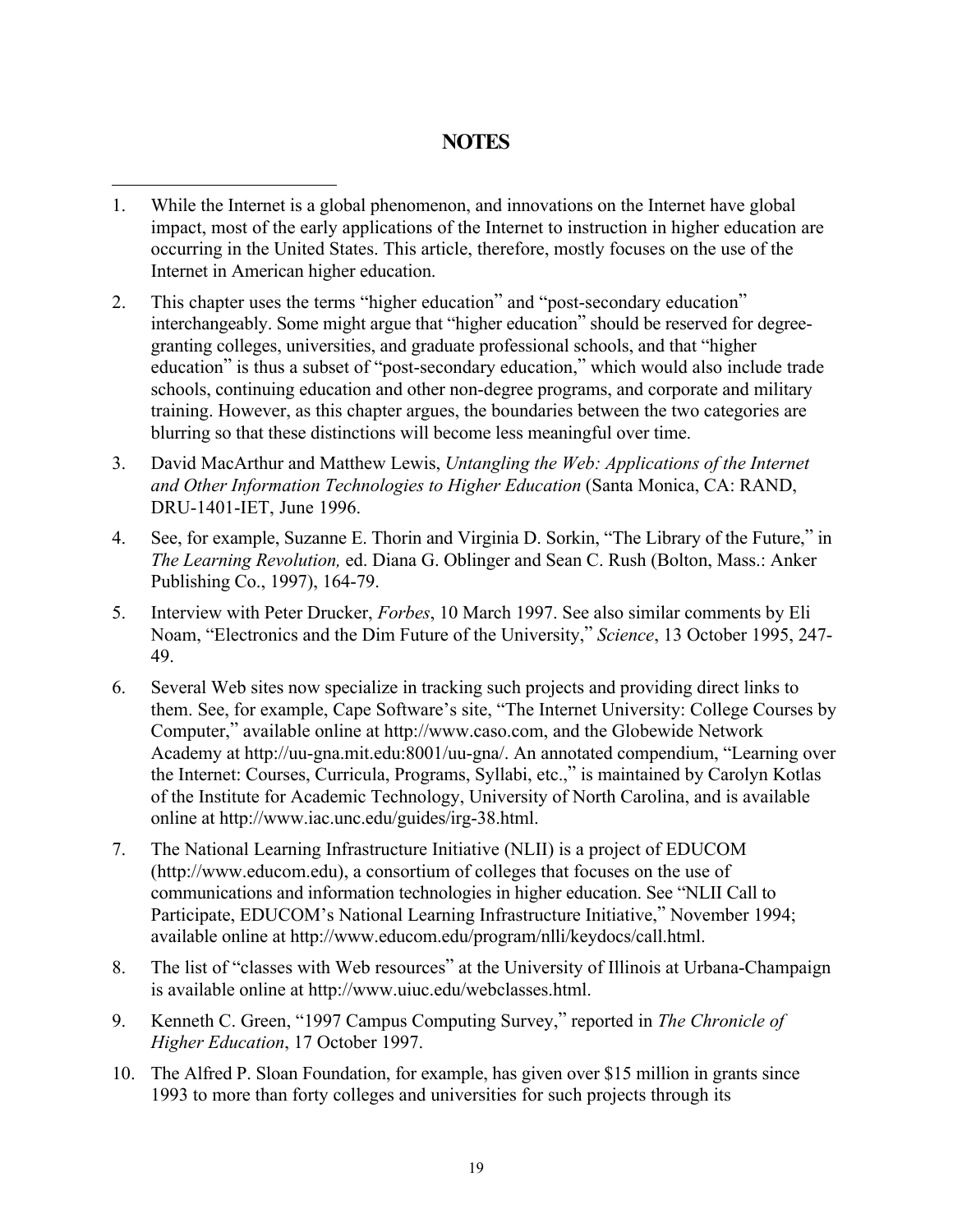Asynchronous Learning Networks (ALN) program. See the Sloan Web site at http://www.sloan.org/education/ALN.new.html. For an excellent summary of the program by the ALN program director, see A. Frank Mayadas, "Asynchronous Learning Networks: New Possibilities," in *The Learning Revolution,* 211-30.

- 11. A 1994 survey of high-school graduates of the class of 1990 found that seventy percent of those enrolled in a college or university reported regularly using a computer, compared with fifty-seven percent of those not attending college. See *Science and Engineering Indicators 1996* (Washington, DC: National Science Foundation, NSB-96-21, 1996), 7-17. Those percentages are certainly larger today.
- 12. "Internet Rationing Hits Higher Ed," *The Chronicle of Higher Education*, 4 October 1996, A23.
- 13. See the "World Lecture Hall" at the University of Texas, available online at http://www.utexas.edu/world/lecture/index.html; also see the University of Houston's "Archive.edu" online at http://www.coe.uh.edu/archive/.
- 14. See the World Lecture Hall's list of online economics courses at http://www.utexas.edu/world/lecture/eco/. This Microeconomics course from the University of Delaware can be found online at http://medusa.be.udel.edu/WWW\_Sites/oo\_Micro.html.
- 15. Beginning in 1988, Rensselaer Polytechnic Institute (RPI) redesigned its introductory undergraduate courses in mathematics, physics, chemistry, biology, and engineering to emphasize cooperative group learning with extensive use of media and computers. Large lectures and traditional laboratories have been de-emphasized in favor of small-group "studio" sessions and computer-based data acquisition and analysis. RPI's studio courses require fewer contact hours and have lower costs than did the traditional courses they replaced. Moreover, "evaluations are demonstrating that students learn the material better and faster." See Jack M. Wilson, "Reengineering the Undergraduate Curriculum," in *The Learning Revolution,* 107-128.
- 16. Some comparisons among media for distance learning can be found in Lynnette R. Porter, *Creating the Virtual Classroom: Distance Learning with the Internet* (New York: John Wiley & Sons, 1997).
- 17. Prospectus, UOL Publishing, Inc., 26 November 1996, 31.

 $\overline{a}$ 

- 18. "'[There] is evidence that there's money to be made in this business,' says Jim Mingle, executive director of the State Higher Education Executive Officers." See "Ivy League Eyes Distance Learning," *The Chronicle of Higher Education*, 20 June 1997.
- 19. As Terry Anderson writes in "Alternative Media for Education Delivery" (http://www.atl.ualberta.ca/papers/alt\_media.html), ". . . research over the past seventy years has generally concluded that there are no significant differences between learning delivered face-to-face and that delivered by alternative media."
- 20. Professor Richard Clark of the University of Southern California concluded his 1983 review article with a strong affirmation of this point: ". . . media are mere vehicles that deliver instruction, but do not influence student achievement any more than the truck that delivers our groceries causes changes in our nutrition." R. E. Clark, "Reconsidering Research on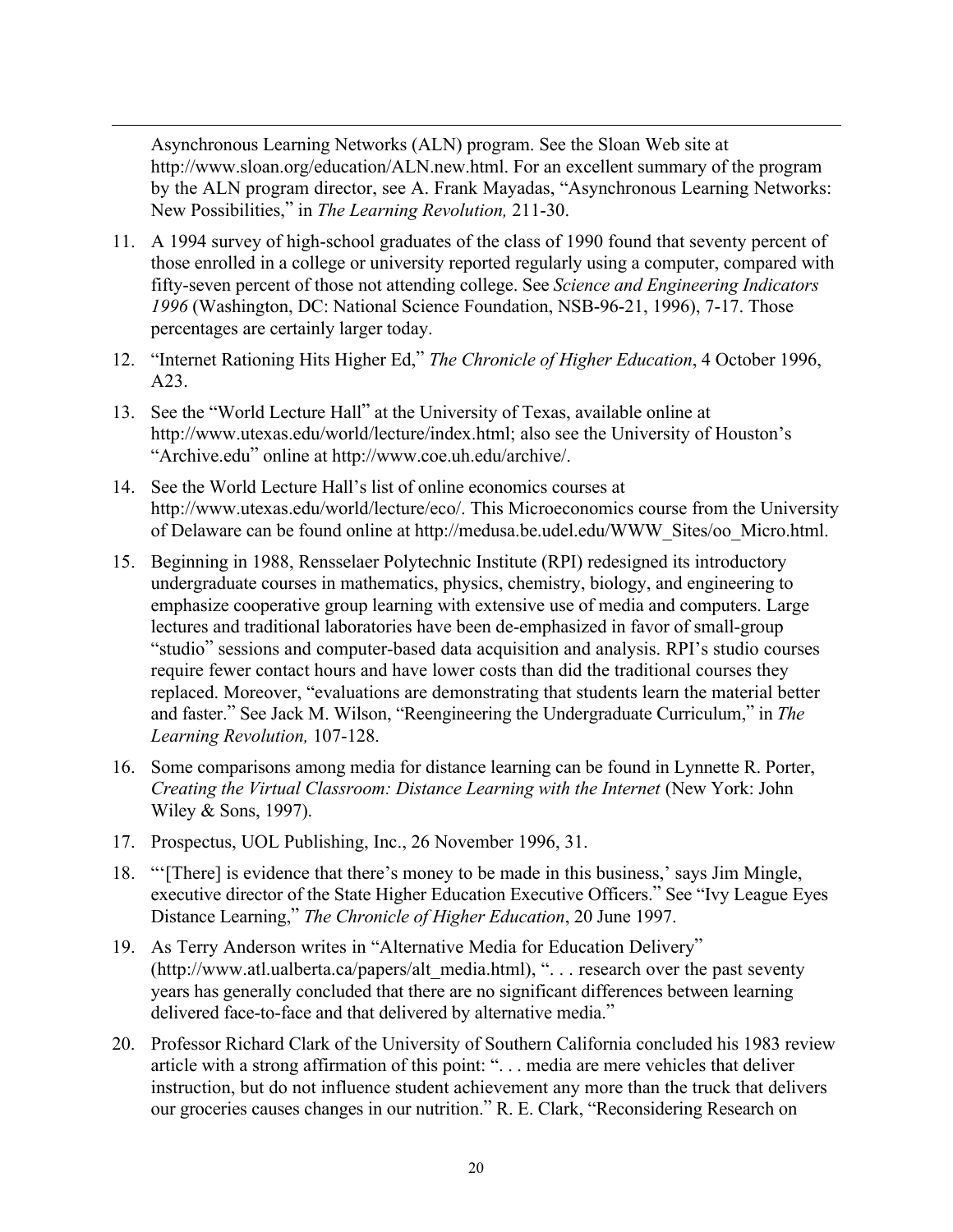Learning from Media," *Review of Educational Research* 53, no. 4 (1983): 445. See also Thomas L. Russell, "The 'No Significant Difference' Phenomenon as reported in 248 Research Reports, Summaries, and Papers" (4th ed.), available online at http://tenb.mta.ca/phenom/nsd.doc.

- 21. John Seely Brown and Paul Duguid, "Universities in the Digital Age," *Change*, July/August 1996, 11-19.
- 22. Higher-speed Internet access via Digital Subscriber Lines (xDSL) and cable modems is now in the early stages of deployment in the telephone and cable networks, respectively. How quickly it will become available and affordable for distance learning depends on a variety of technical, market, and regulatory developments; but the trends seem promising. Paul Kagan Associates, a firm that tracks media market developments, forecasts that five percent of home Internet subscribers will have high-speed access within ten years. See "Kagan Forecasts \$46B in Interactive Revenue by 2007," *Cowles/Simba Media Daily,* 30 July 1997.
- 23. An April 1997 survey for *Business Week* found that twenty-nine percent of respondents aged eighteen to twenty-four were Internet users—twice the percentage reported in 1996. An additional twelve percent used online services such as America Online or CompuServe. Moreover, a recent *Sports Illustrated* survey reported that about half of the nine-tothirteen-year-olds polled had used online services or the Internet. "*Business Week*/Harris Poll: A Census in Cyberspace," *Business Week*, 5 May 1997; "What Kids Do On-Line," *USA Today,* 23 June 1997.
- 24. See the Open University online at http://cszx.open.ac.uk/.
- 25. Quoted from the Open University's home page at http://cszx.open.ac.uk/zx/HomePage.html.

 $\overline{a}$ 

- 26. See MSQA On-Line at http://www.csudh.edu/msqa/msqahome.htm, and CSU–Sonoma State's Composite B.A. Degree Program in Liberal Studies online at http://www.sonoma.edu/exed/lsdcp/ls2.html.
- 27. CSU Commission on the Extended University, "Annual Report 1995" (Long Beach, Calif.: California State University, 1996), 11.
- 28. See the CSU–Long Beach Certified Specialist in Planned Giving Program online at http://www.uol.com/csulb.
- 29. Elaine Woo, "Virtual Colleges," *Los Angeles Times Campus and Career Guide*, 20 July 1997, 2.
- 30. See the Home Education Network at http://www.then.com/.
- 31. Cited in Woo, "Virtual Colleges." See UC–Berkeley Extension online at http://wwwcmil.unex.berkeley.edu/online/.
- 32. "UOL Publishing and UC–Berkeley Extension Sign Agreement to Launch Online Education Program," News Release, 19 May 1997; available online at http://www.uol.com/.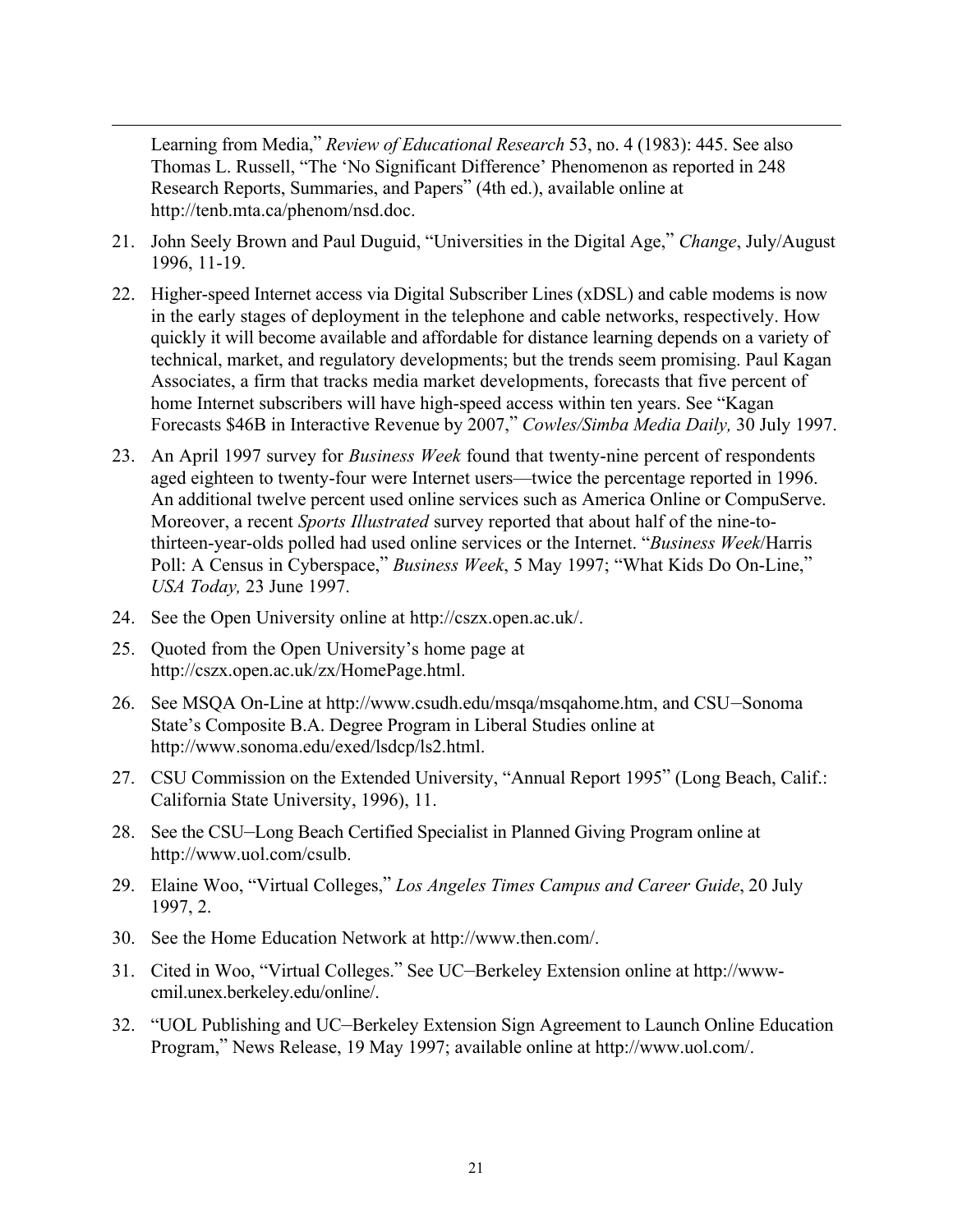- $\overline{a}$ 33. Lisa Gubernick and Ashlea Ebeling, "I Got My Degree Through E-mail," *Forbes*, 16 June 1997, 84-86. See the Fuqua School of Business online at http://www.fuqua.duke.edu/programs/gemba/index.htm.
- 34. See Park College online at http://www.park.edu/dist/course.html.
- 35. See the VCU/MCV Executive Masters Program in Health Administration online at http://www.vcu.edu/mdcweb/haeweb/.
- 36. Western Governors' Association, press release*,* 1 December 1995. (See the Western Governors' University online at http://www.west.gov.org/.) Governor Pete Wilson of California declined to join the Western Governors' University consortium and subsequently established a separate California Virtual University Design Team (Governor's Office, press release, 4 April 1997).
- 37. Michael O. Leavitt, "The Western Governors' University: A Learning Enterprise for the CyberCentury," quoted at http://www.west.gov.org/smart/vu/faq.htm; reprinted in *The Learning Revolution,* 180-94. Much of the detailed planning that describes the structure, financing, and operation of the Western Governors' University is available online at http://www.west.gov.org/smart/vu/vu.htm.
- 38. Quoted online at http://www.international.edu/iu/mission.html.
- 39. Quoted online at http://www.athena.edu/overview.html.
- 40. See the League for Innovation in the Community Colleges online at http://www.league.org/itpartnr.html.
- 41. See the online list of the University of Nottingham's Web-based courses at http://www.vsms.nottingham.ac.uk/vsms/catalog.html.
- 42. Quoted from IBM press release, 10 October 1996. See the IBM Global Campus online at http://www.hied.ibm.com/igc/.
- 43. See UOL Publishing, Inc., online at http://www.uol.com.
- 44. See the CSU–Long Beach Certified Specialist in Planned Giving Program online at http://www.uol.com/csulb.
- 45. See the Georgetown University School of Business online course at http://www.uol.com/georgetown/.
- 46. See the GMU program online at http://www.pubs.gmu.edu/catalog/gradbusi.html.
- 47. The Bureau of the Census, Department of Commerce, estimates a 1995 total of \$52 billion for corporate training and education. Although the available disaggregated data are not very precise, as much as \$10 billion of corporate training is now delivered via PC software, CD-ROM, videotape, videodisk, client-server computer systems, Internet, and Intranets. The Gartner Group projects that the demand for technology-based training will rise 10 percent a year for the next two years. Quality Dynamics, Inc. predicts that by the year 2000, "half of all corporate training will be delivered via technology." Both quoted in *Information Week*, 4 November 1996, 32.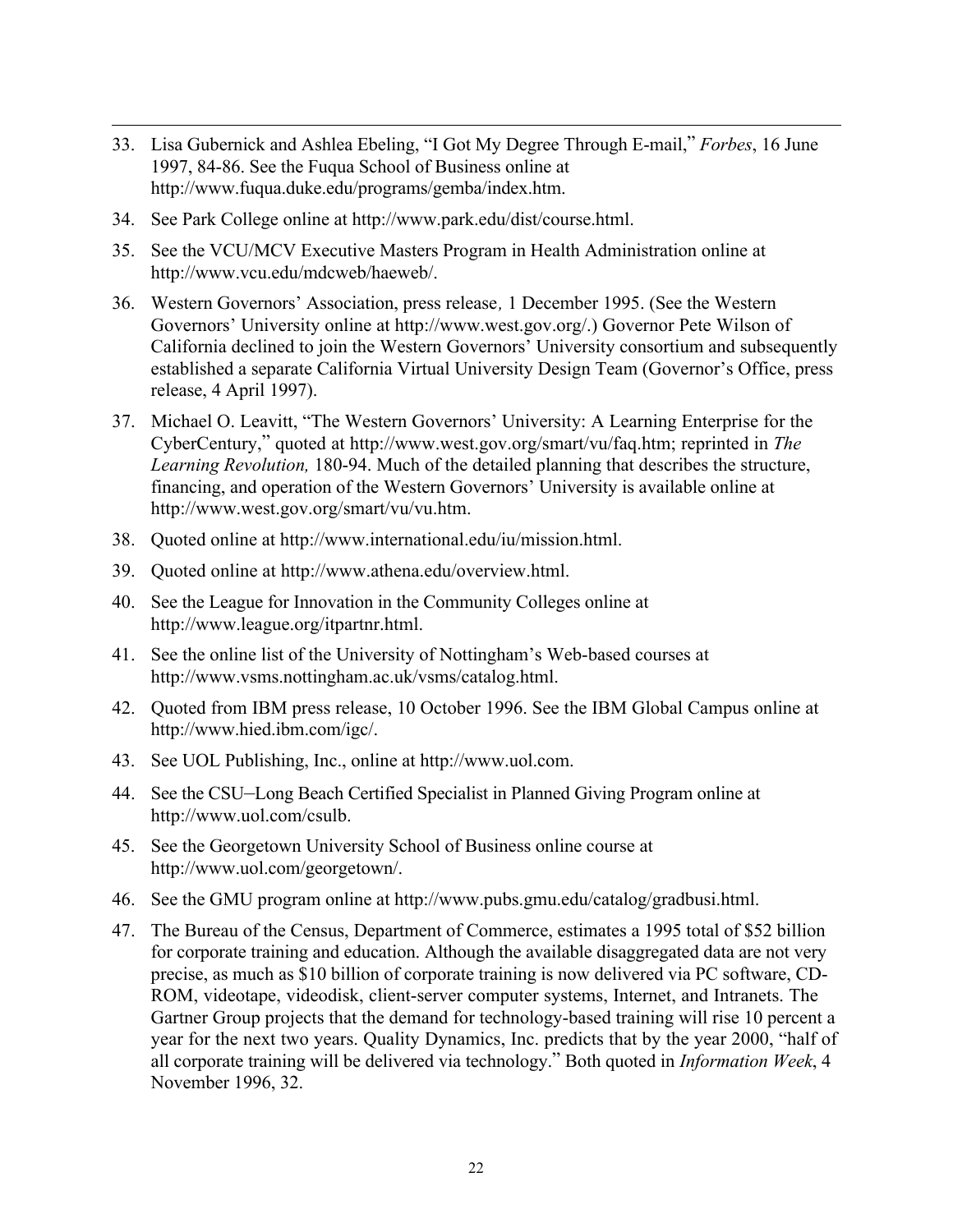- $\overline{a}$ 48. See the Microsoft Online Institute online at http://moli.microsoft.com/.
- 49. See Oracle at http://ola.us.oracle.com/.
- 50. Russell Poulin and John Witherspoon discuss Novell Education (http://education.novell.com/) in "Best Practices in Implementation of Advanced Educational Technologies," Western Interstate Commission for Higher Education, Boulder, Colo., April 1996.
- 51. See Autodesk's Virtual Campus at http://www.vcampus/com.
- 52. See Dun & Bradstreet Information Services online at http://www.uol.com/dbis/.
- 53. See the University of Phoenix online at http://www.uophx.edu; see Apollo Group, Inc., online at http://www.apollogrp.com.
- 54. Ethan Bronner, "University for Working Adults Shatters Mold, *New York Times*, 15 October 1997, A1.
- 55. The figure of twenty-six hundred online students is reported in "For-Profit U.," available online at http://www.forbes.com/forbes/97/0616/5912084a.htm. Degrees offered by the University of Phoenix for online study are: B.S. in Business, M.B.A., M.A. in Organizational Management, and M.S. in Computer Information Systems. See http://www.uophx.edu/online.
- 56. Poulin and Witherspoon, "Best Practices in Implementation of Advanced Educational Technologies."
- 57. Cost studies have been commissioned by the League For Innovation in the Community Colleges and the Western Governor's University, among others, but their results are not yet publicly available.
- 58. Gubernick and Ebeling, "I Got My Degree Through E-mail." The higher cost of Internet over conventional courses at these campuses (Duke University, University of Maine, University of Phoenix) probably reflects institutional estimates of student demand elasticity rather than any underlying cost structure.
- 59. William F. Massey, "Life on the Wired Campus: How Information Technology Will Shape Institutional Futures," in *The Learning Revolution,* 195-210. For an estimate of faculty time and resulting cost savings from the RPI studio courses, see William F. Massy and Robert Zemsky, *Using Information Technology to Enhance Academic Productivity* (Washington, DC: EDUCOM, 1995).
- 60. See, for example, Terry O'Banion, "Transforming the Community College from a Teaching to a Learning Institution," in *The Learning Revolution,* 138-53.
- 61. Federal Communications Commission, *Universal Service Report & Order*, FCC 97-57, Section 10, 7 May 1997.
- 62. All of the major academic publishers are jockeying for roles as creators and distributors of Internet-based courseware. One might also expect to see non-publishing firms such as